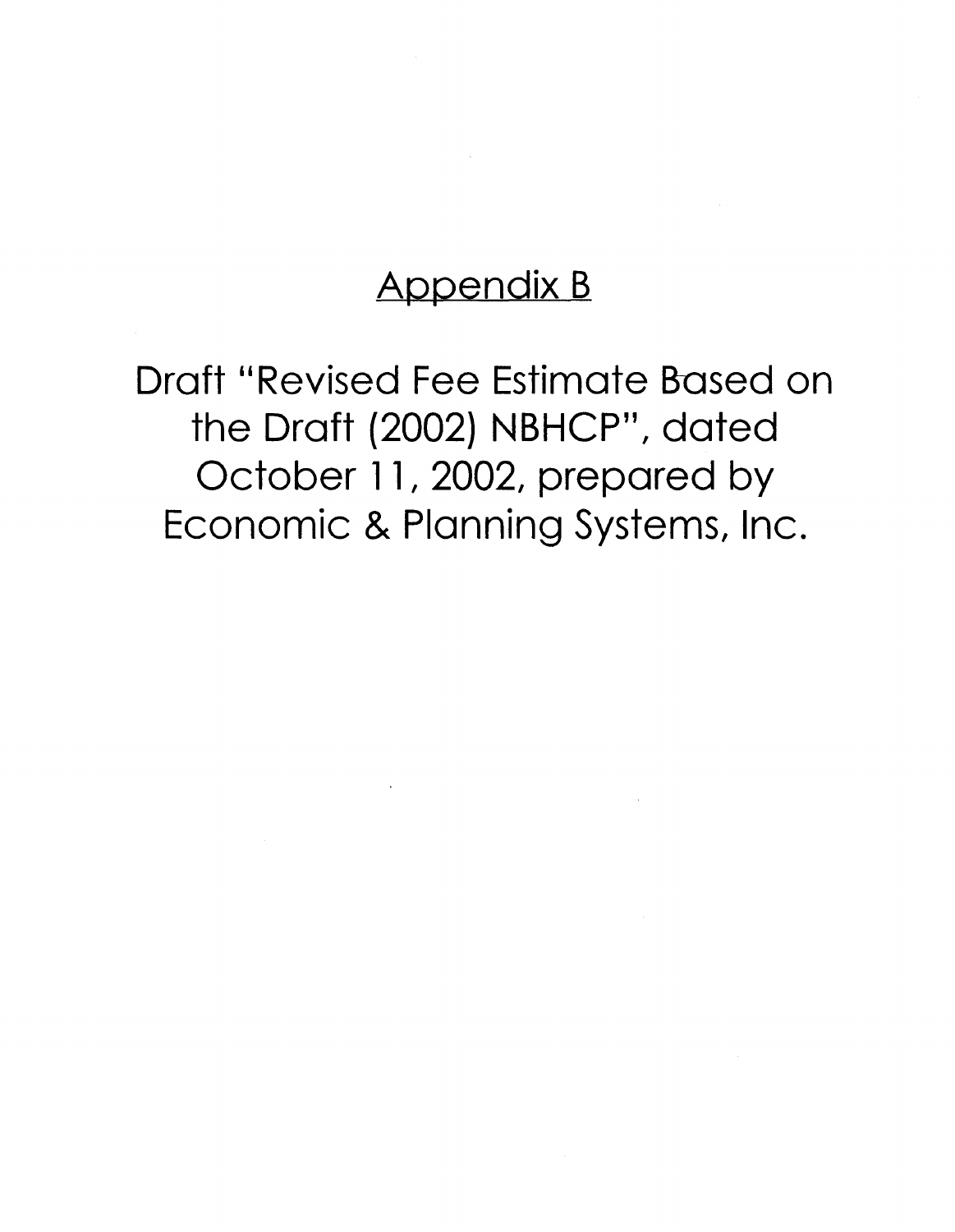### **REVISED FEE ESTIMATE BASED ON DRAFT NBHCP**

EPS has updated the cash flow model used to estimate the Natomas Basin Habitat Conservation Plan (NBHCP) mitigation fee (the "fee") based on the Draft NBHCP released July 2002.

The fee was last revised in April 2002, as detailed in Appendix I of the Draft NBHCP dated July 2002. Currently the NBHCP fee is composed of two components - the Base Fee and the Settlement Land Acquisition Premium (the "Settlement Premium") as follows:

|                                   | <b>Base</b> | Settlement | Total    |
|-----------------------------------|-------------|------------|----------|
|                                   | Fee         | Premium    | Fee      |
| Land Acquisition, including       | \$3,750     | \$3,947    | \$7,697  |
| Transaction Costs & Contingencies |             |            |          |
| Restoration & Enhancement         | \$782       |            | \$782    |
| O&M/Administration                | \$1,555     |            | \$1,555  |
| O&M Endowment Fund                | \$1,500     |            | \$1,500  |
| Supplemental Endowment            | \$188       |            | \$188    |
| Fee Collection Administration     | \$159       | \$81       | \$240    |
| <b>Total</b>                      | \$7,934     | \$4,028    | \$11,962 |

The Settlement Premium adopted in 2001 was due to stay in effect only until the expiration of the Settlement Agreement, which was October 1, 2002. As a result, this memorandum details the updated assumptions used to derive only the Base Fee amount.

This memo details the changes to the assumptions used in the cash flow model to calculate the fee. The updated assumptions reflect the best cost estimates at this time of implementing the revised NBHCP. As newer and better cost estimates become available (through operating experience of the TNBC, etc.), the cash flow model and fee calculation will continue to be updated.

The July 2002 Draft NBHCP includes two appendices, Appendix A and Appendix I, containing economic analysis and cost data related to the proposed plan, respectively. Appendix A contains the Economic Analysis of the NBHCP, including an assessment of adequate funding for the NBHCP and a maximum extent practicable analysis. Appendix I provides the NBHCP Fee Update - 2002 (April 25, 2002) which presents cost data regarding the mitigation fee currently in effect in the City of Sacramento under the 1997 NBHCP.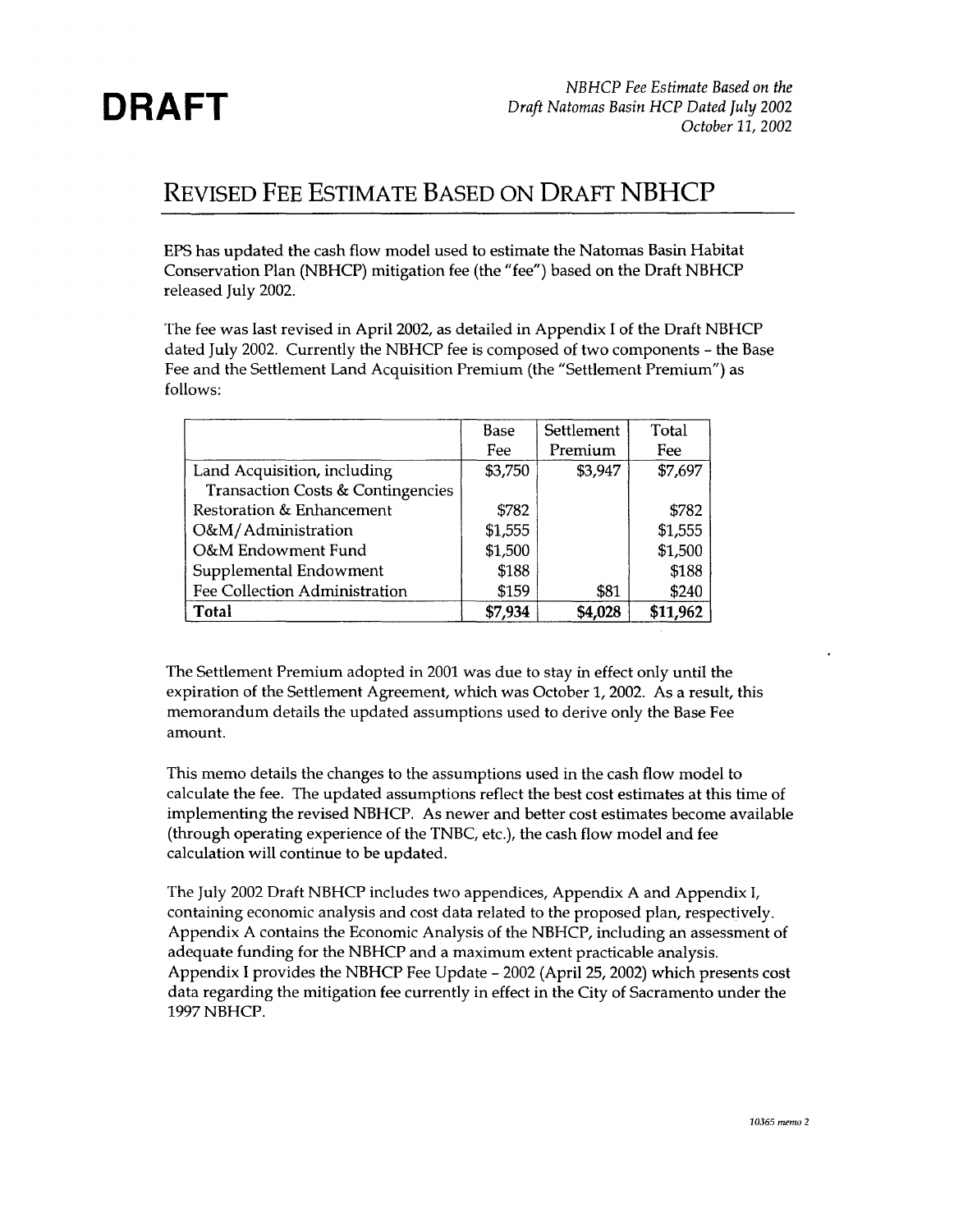

**DRAFT** *Update to the Economic Analysis Natomas Basin HCP* - *July 2002 October 11, 2002* 

The "Revised Fee Estimate Based on Draft NBHCP" contained in the following fee analysis addresses the costs of implementing the July 2002 Draft NBHCP, including cost estimates associated with TNBC's obligations under the revised plan, and the mitigation fees necessary to fund the plan. This analysis is not intended to be an update of Economic Analysis in Appendix A nor is it an update to the April 25, 2002 NBHCP Fee Update. Although the following analysis represents an independent estimate of the total costs associated with the implementation of the July 2002 Draft NBHCP, the fee estimates contained in this analysis fall within the range of fees analyzed in the Economic Analysis contained in Appendix A to the NBHCP.

### **FEE UPDATE**

**Table 1** presents a summary of the NBHCP fees as well as the fee as currently calculated based on the revised NBHCP. The current fee estimate is \$10,027 per acre and is presented in **Table 2.** In some instances, developers may choose to dedicate land to satisfy the land acquisition portion of the fee. Any land dedication would be subject to the provisions of the NBHCP. In such a case the fee would be \$6,252 as currently calculated.

The fee is calculated based on actual costs and cost assumptions for each fee category listed below:

- Land Acquisition (LA)
- Restoration and Enhancement (RE)
- Administration/Operation & Maintenance (Admin/O&M)
- O&M Endowment
- Supplemental Endowment (for Land Acquisition)

There is a cash flow for each fee category. The fee is determined by ensuring that there are sufficient revenues to meet the required expenditures for each fee category through the NBHCP permit period. In the case of the O&M/ Administration and O&M Endowment fund, the cash flow and corresponding fee amounts provide for the required activities, such as land management and monitoring, in perpetuity (forever).

The following details the assumptions used in estimating the fee.

### **ASSUMPTIONS**

### GENERAL ASSUMPTIONS

**Table** 3 presents the general assumptions used in estimating the NBHCP Fee based on the revised NBHCP. These assumptions are consistent with previous analyses of the

2 <sup>10365</sup>*memo* <sup>2</sup>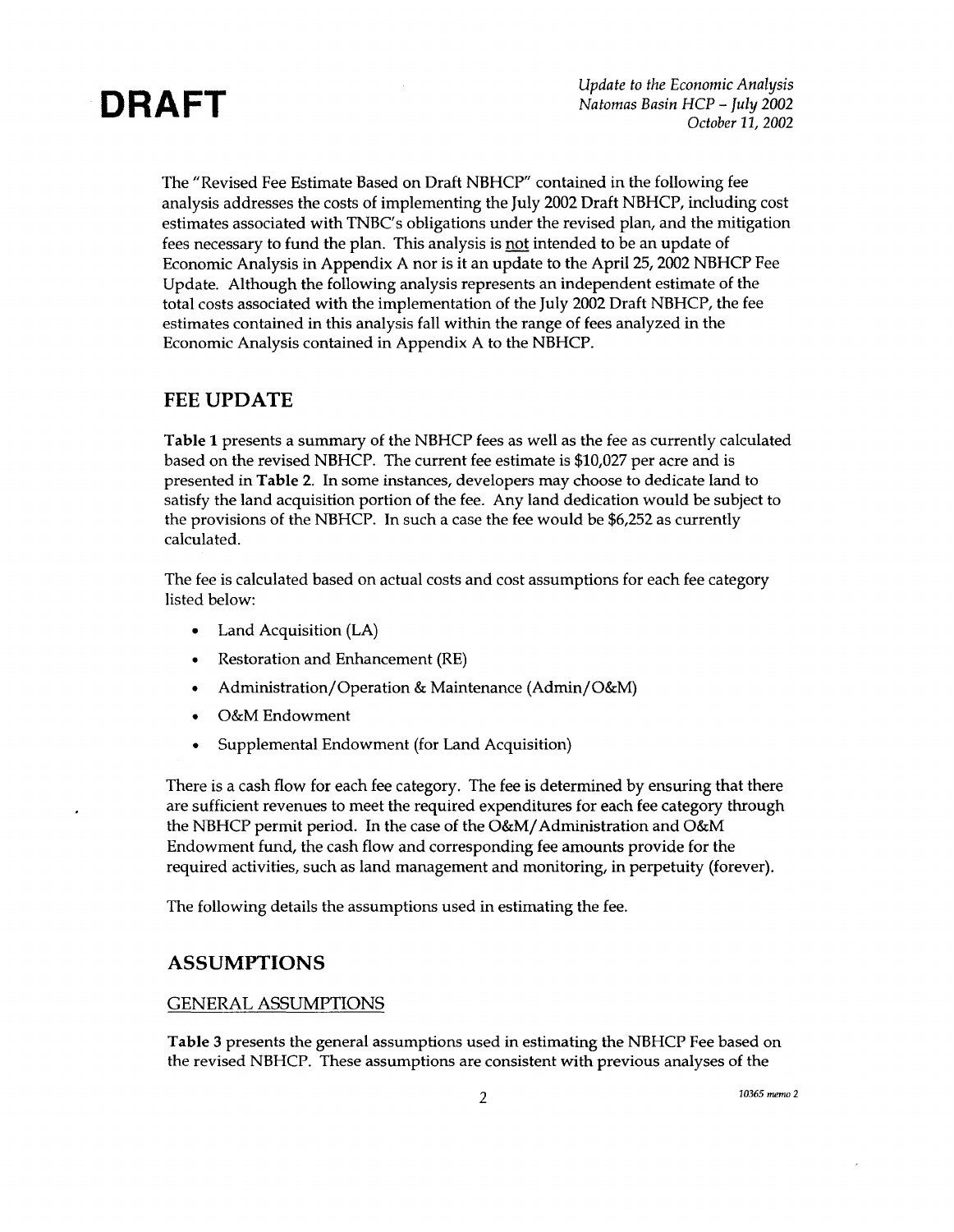

Base Fee (e.g., the April 2002 NBHCP Fee Update included in Appendix I of the Draft NBHCP, July 2002).

### LAND ACQUISITION

Land costs are currently estimated at \$6,000 per acre as shown in Table 4. Transaction and contingency costs are estimated at \$1,550. The transaction costs were increased by \$50 per acquired acre to provide for costs associated with the pre-acquisition survey the Natomas Basin Conservancy (TNBC) must perform prior to any HCP acquisition, as specified in the revised Draft NBHCP.

### RESTORATION AND ENHANCEMENT

Table 5 presents the assumptions used for Restoration and Enhancement. The cost per acre for the Site-Specific Management Plan was increased to account for the need for a biological site assessment and a pre-construction survey as required by the revised NBHCP. As a result, the cost per acre for site specific management costs was doubled, from \$127 per acre to \$253 per acre.

The current cost estimate associated with restoration and enhancement (i.e., converting to managed marsh) was increased to \$5,200 from \$5,095. The \$5,200 cost per acre reflects the costs of converting acquired acres to managed marsh based on the most recent experience of the TNBC on the Betts/Kismat/Silva (BKS) property. In the previous fee analysis (April 2002), it was assumed that the future costs for restoration and enhancement would be reduced from those incurred in the BKS property. However, the TNBC no longer believes this will be the case, particularly given the four to five year lag time between when fees are collected and restoration and enhancement is completed. Restoration and enhancement costs will be closely monitored and the fee adjusted accordingly in the future to ensure that the monies collected will be adequate to fund the required restoration and enhancement projects.

As a result of these assumption changes, the fee for restoration and enhancement increased from \$782 per acre to \$893 per acre.

### OPERATIONS & MAINTENANCE/ADMINISTRATION

Table 6, Table 7, and Table 8 summarize the O&M and Administration assumptions for the NBHCP. The most significant change related to O&M/ Administration is in the species and habitat mitigation monitoring requirements.

Table 8 details the increased mitigation monitoring requirements in relation to the revised NBHCP. The monitoring costs are based on estimates of what it would cost today assuming the 2,800 acres of habitat preserves. Other than the costs associated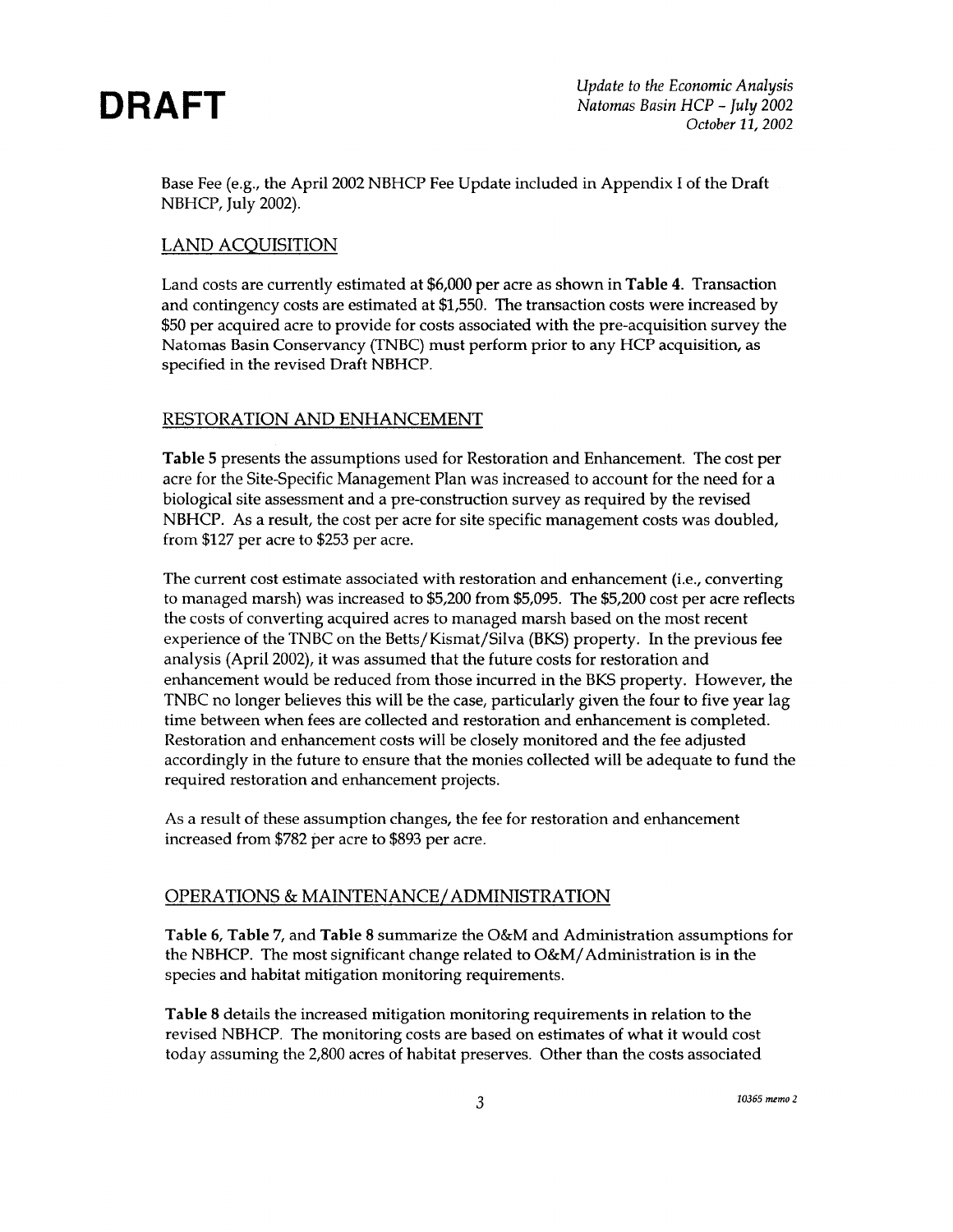**DRAFT** *Update to the Economic Analysis Natomas Basin HCP* - *July 2002 October 11, 2002* 

with the mid-point program reviews, all the mitigation monitoring costs are inflated by 3 percent annually to reflect likely cost increases as habitat preserve acreage increases to 8,700 acres over time. Once all habitat acres are acquired, the costs are no longer escalated.

In addition to the increased monitoring requirements, the TNBC also would be responsible for increased reporting costs as well as costs associated with maintaining a database of all of the monitoring data. As a result, TNBC will need to hire an additional full-time staff person or contract with outside staff to manage these increased responsibilities. The costs associated with this additional staff person have been assumed in two locations in the cash flow analysis. The administrative costs have been increased in Table 7 and by approximately \$62,000 per year to account for an allocation towards salary, benefits, and related office costs for a full-time staff costs. The remaining estimated staff costs of \$38,000 are assumed in the \$210,000 annual monitoring costs shown in Table 8.

The TNBC is also currently in the process of hiring a third staff person to fill the position of an Administrative Manager. The estimated cost related to this additional staff person is also included in Table 8.

The increase in O&M/ Administration costs results in an increase of the O&M/ Administration fee component from \$1,555 to \$2,850 per acre.

### O&M ENDOWMENT

The sole function of the O&M Endowment fund is to ensure that the TNBC will be able to fund ongoing O&M of the habitat preserves and administer the program for the life of the permit and for the reserve management in perpetuity (forever). Once all fee revenues are paid, the O&M/ Administration fund will need another source of funding since crop revenues and hunting revenues will be insufficient to fully fund the HCP in any given year.

The O&M Endowment fund builds principle as fees are collected and as interest earnings are accrued. Towards the end of the 50-year permit period, the O&M/ Administration fund begins to drawdown on the endowment fund. The cash flow is structured such that only interest earnings are drawdown, never the principle balance.

The endowment fund is also structured such that the interest earnings are at least 1.2 times the annual drawdown amount. This allows the fund to continue to grow in perpetuity (forever). As a result, however, the principle balance in the current fee model grows to over \$66 million, as opposed to \$45 million in the April 2002 fee analysis. The higher principle balance (derived from higher fees) is necessary in order to ensure that the fund can generate the 1.2 times in interest earnings.

*4 10365 memo2*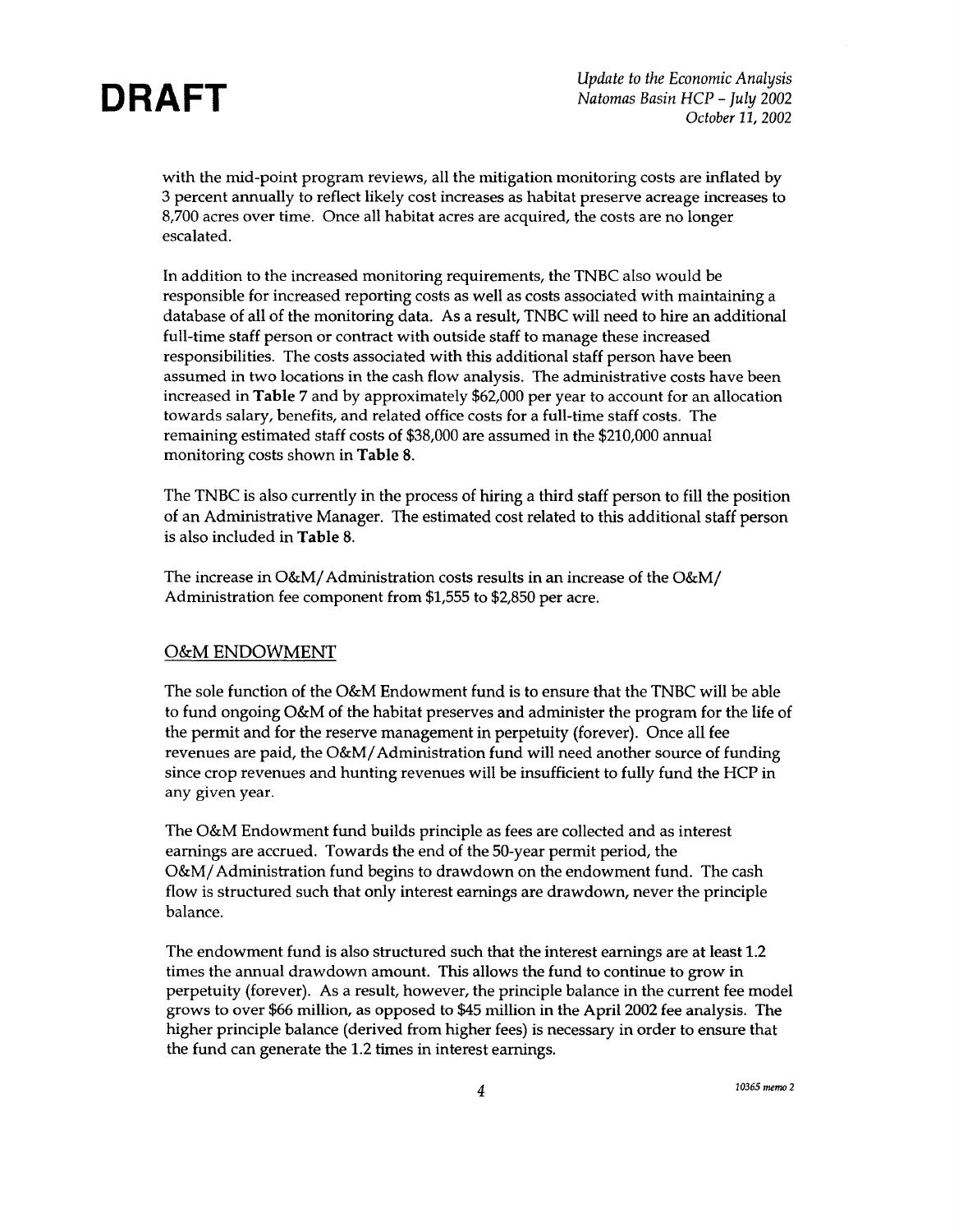

Because the costs related to O&M/ Administration have increased and the related fee, it is also necessary to increase the fee component for the O&M Endowment fund, from \$1,500 per acre to \$1,900 per acre.

### SUPPLEMENTAL ENDOWMENT FUND

The Supplemental Endowment fund was created in 2001 to provide additional revenue to allow the TNBC to either purchase mitigation land in advance of requirements (such as establishing a 200 reserve land surplus) or to provide a cushion for land acquisition in the case that land prices spike in any given year before the fee can be adjusted accordingly.

Based on the revised NBHCP, TNBC is required to purchase the 200 acres and keep it in surplus through the end of the acquisition period. As a result the TNBC has purchased 200 acres and has financed this acquisition through a loan from the City of Sacramento. In order to build the acquisition cost as well as the financing cost into the fee program, the Supplemental Endowment fund cash flow was modified such that it shows the 200 acre acquisition in year 2002. The fund carries a negative fund balance, although it declines over time, until all fees have been paid. See **Table** A-10 in the Appendix.

In addition, the Supplemental Endowment builds in a cost for Changed Circumstances, as required by the NBHCP. At this time exactly what constitutes or will constitute Changed Circumstances in the future is unknown. Therefore, a simple assumption of \$500 per acquired acre is assumed for Changed Circumstances.

The overall fee component for the Supplemental Endowment Fund increased from \$188 per acre to \$408 per acre based on these assumption changes.

### CASH FLOW SUMMARY

**Table 10** presents a summary of the cash flow funds through the end of the 50-year permit period. The detailed cash flows for each fund are presented in **Appendix A.**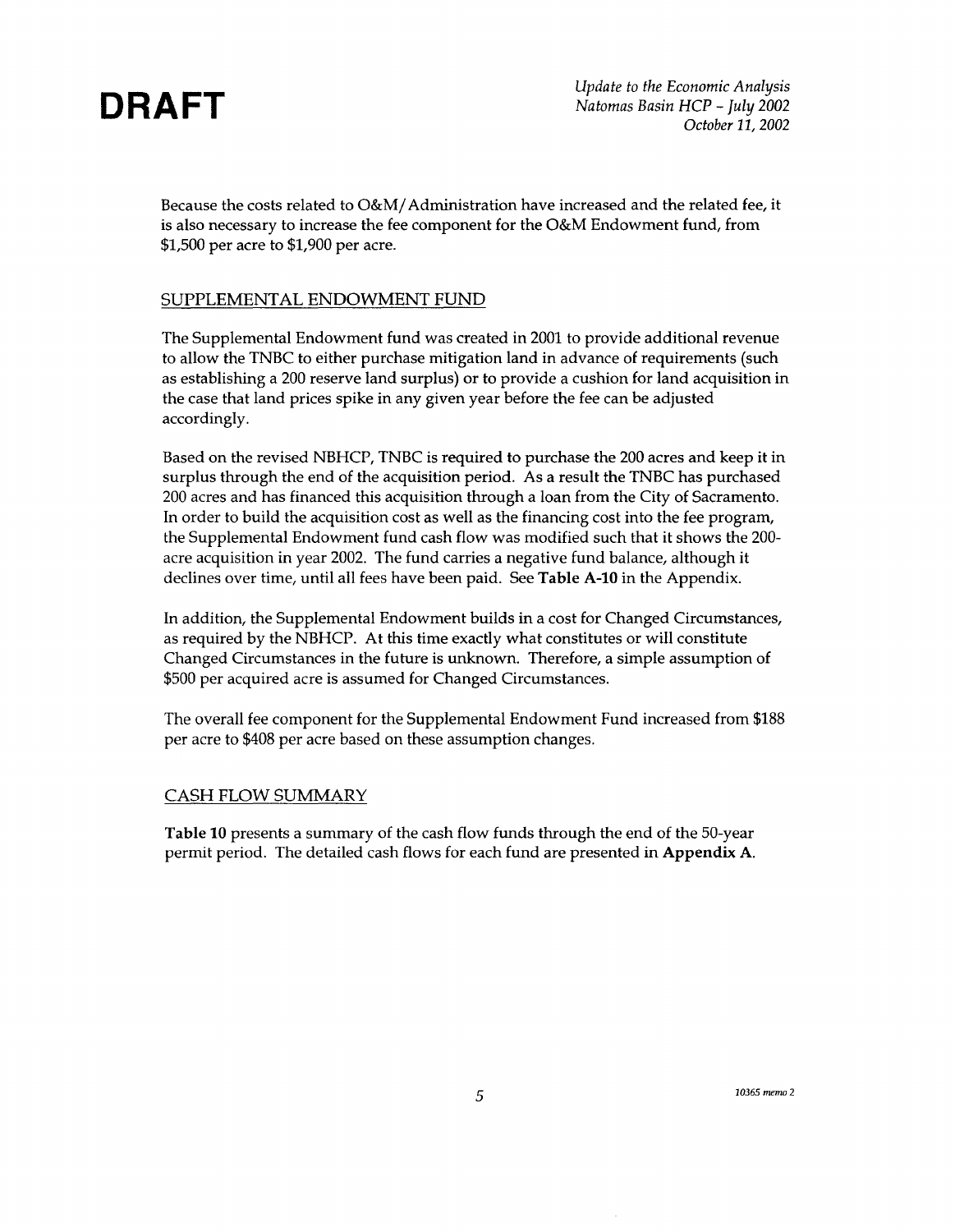

#### **Table 1 Natomas Basin HCP -- July 2002 HCP Mitigation Fee Summary 1996-2002**

#### **Assumes**

17, 500 acres of development

112 acre of mitigation land per gross acre of developed land 25% marsh

|                                  |            |         | Adopted |         |          |          | Proposed w/<br><b>Revised HCP</b> |
|----------------------------------|------------|---------|---------|---------|----------|----------|-----------------------------------|
|                                  | 1996/1997  | 1998    | 1999    | 2000    | 2001     | 2002     | <b>Fall 2002</b>                  |
| Land Acquisition Cost (LA) [1]   | \$1,830    | \$1,830 | \$2.036 | \$2,500 | \$3,000  | \$3.750  | \$3,775                           |
| Land Acquisition Settlement [3]  |            |         |         |         | \$3,947  | \$3.947  |                                   |
| Restoration/Enhancement (RE) [2] | \$140      | \$198   | \$200   | \$423   | \$368    | \$782    | \$893                             |
| Administration/O & M             | \$150      | \$475   | \$800   | \$750   | \$1,555  | \$1,555  | \$2,850                           |
| O & M Endowment Fund             | \$75       | \$100   | \$190   | \$190   | \$800    | \$1,500  | \$1,900                           |
| Supplemental Endowment Fund      | \$0        | \$0     | \$0     | \$0     | \$150    | \$188    | \$408                             |
| Fee Collection Administration    | <b>S45</b> | \$53    | \$66    | \$78    | \$201    | \$240    | \$201                             |
| <b>Subtotal Mitigation Fee</b>   | \$2,240    | \$2,656 | \$3,292 | \$3,941 | \$10,021 | \$11,962 | \$10,027                          |
| Percent Increase                 |            | 19%     | 24%     | 20%     | 154%     | 19%      |                                   |

"hist\_fee\_sum"

[1) Land acquisition cost includes land cost, transaction costs, and

contingency costs. Acquisition costs estimated at \$4,000 to \$9,000 per acre. [2) Increases in RE fee components reflects the significant cost of restoring or

or enhancing marsh land to benefit Swainson's hawk and the giant garter snake.

[3] Fee through 2002 only.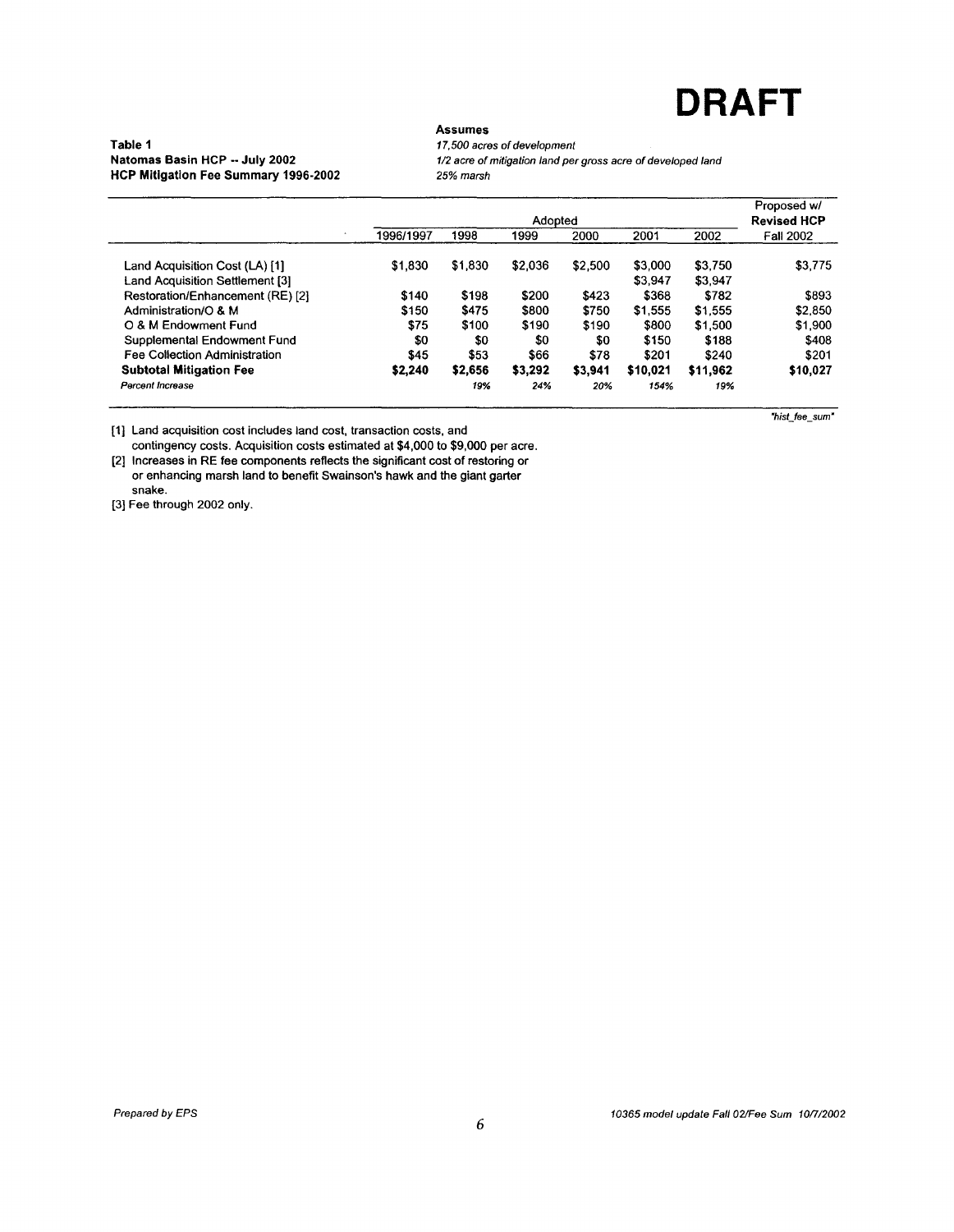Table 2 Natomas Basin HCP -- July 2002 Estimation of Mitigation Fee

Assumes 17,500 acres of development 112 acre of mitigation land per gross acre of developed land 25%marsh

|                 |               |                                                                                                                             |                                             | Notes:                                                                          |
|-----------------|---------------|-----------------------------------------------------------------------------------------------------------------------------|---------------------------------------------|---------------------------------------------------------------------------------|
|                 |               |                                                                                                                             |                                             |                                                                                 |
|                 |               | <b>Mitigation Fee</b>                                                                                                       |                                             |                                                                                 |
| Acre of Habitat |               | Development                                                                                                                 | <b>Base Fee</b>                             |                                                                                 |
|                 |               |                                                                                                                             |                                             |                                                                                 |
|                 |               |                                                                                                                             |                                             |                                                                                 |
|                 |               |                                                                                                                             |                                             |                                                                                 |
|                 |               | \$775                                                                                                                       |                                             |                                                                                 |
|                 |               | \$3,775                                                                                                                     | 38%                                         |                                                                                 |
|                 |               |                                                                                                                             |                                             |                                                                                 |
|                 |               | \$777                                                                                                                       |                                             |                                                                                 |
|                 |               | \$116                                                                                                                       |                                             |                                                                                 |
|                 |               | \$893                                                                                                                       | 9%                                          |                                                                                 |
|                 |               | \$2,850                                                                                                                     | 28%                                         |                                                                                 |
|                 |               | \$1,900                                                                                                                     | 19%                                         |                                                                                 |
|                 |               | \$408                                                                                                                       |                                             | 4% 5% of land acquisition fee                                                   |
|                 |               | \$9,826                                                                                                                     |                                             |                                                                                 |
|                 |               | \$201                                                                                                                       |                                             | 2% 2% of fee for collection                                                     |
|                 |               | \$10,027                                                                                                                    | 100%                                        |                                                                                 |
|                 |               | \$6,252                                                                                                                     |                                             | [3]                                                                             |
|                 | Cost per<br>a | $$6,000$ [1]<br>$$1,550$ [1]<br>\$7,550<br>\$1.553<br>\$233<br>\$1,786<br>$$5,700$ [2]<br>$$3,800$ [2]<br>\$815<br>\$19,651 | per Acre of<br>$b = a \times .5$<br>\$3,000 | 1/2 Acre of Mitigation Land for Each Gross Acre of Developed Land<br>Percent of |

*'1ee\_sum\_1·* 

[1] Based on information provided by the Natomas Basin Conservancy

[2] Administration/O&M and Endowment Fund costs set based on cash flow analysis, ensuring that fund

balances are positive in year 50 and that annual interest earnings in endowment fund exceed drawdown by Admin/O&M fund.

[3] In some cases developers may choose to dedicate land to satisfy the land acquisition component of the NBHCP. Any land dedication will be subject to the terms of the NBHCP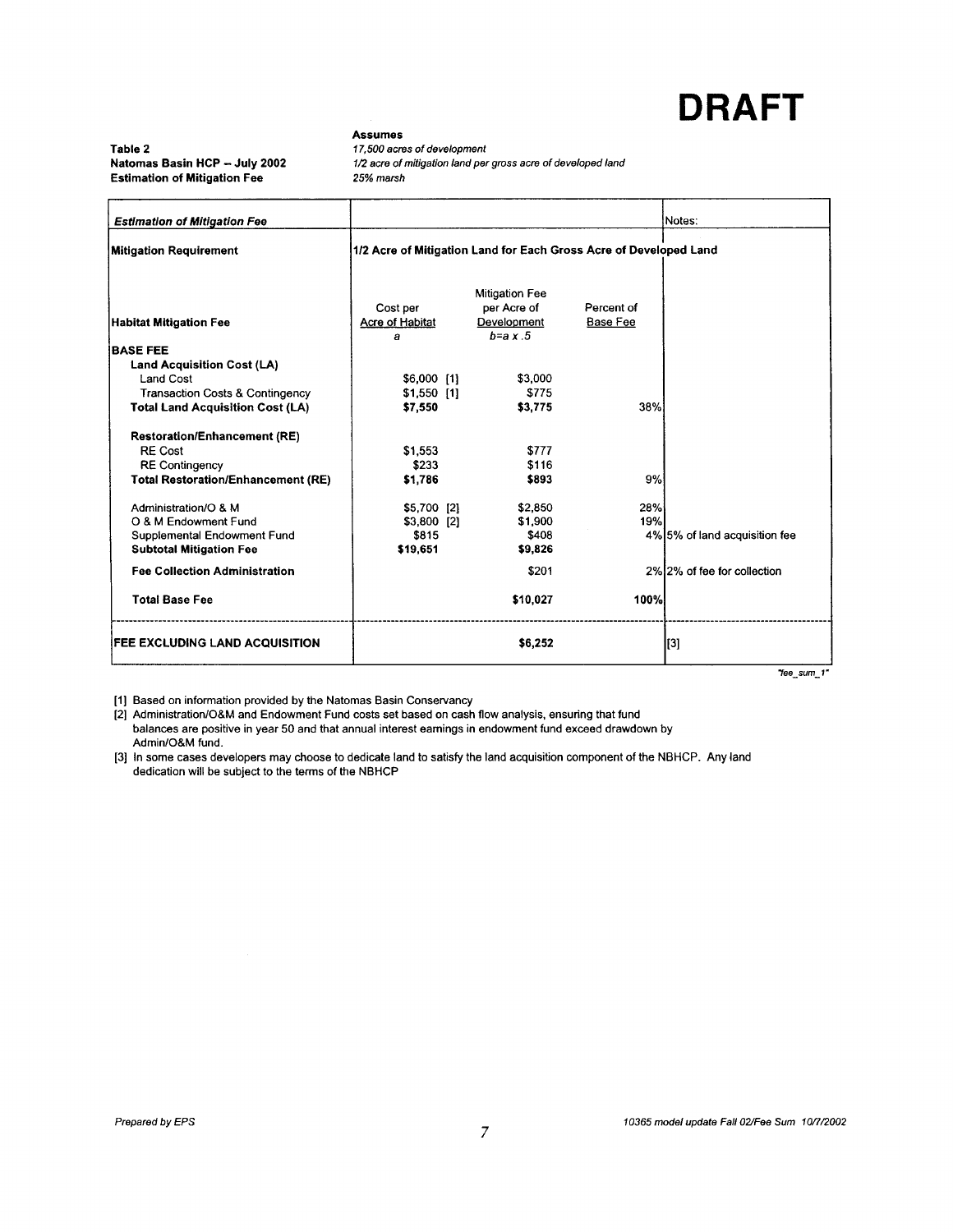### **Table 3 Natomas Basin HCP -- July 2002 General Assumptions**

| Inflation                                                                        | $0.0\%$                                            |
|----------------------------------------------------------------------------------|----------------------------------------------------|
| <b>Interest Rate</b>                                                             | 3.0%                                               |
| <b>Escalation Factor for Marsh Conversion</b><br>In addition to Inflation Factor | $0.0\%$                                            |
| <b>Mitigation Ratio</b>                                                          | 0.5                                                |
| <b>Habitat Acres Acquired to Date</b>                                            | 2,782                                              |
| Remaining Acres to be Acquired                                                   | 5,918                                              |
| <b>Estimated Use of In-Basin Lands</b>                                           |                                                    |
| Marsh                                                                            | 25%                                                |
| <b>Existing Rice</b>                                                             | 50%                                                |
| Other/Upland                                                                     | 25%                                                |
| <b>Total Initial Use</b>                                                         | 100%                                               |
| <b>Rice Converted to Marsh</b>                                                   | After Year-5, 324 acres in marsh<br>25% thereafter |
| Rice Lands (excluding land converted to marsh) [2]                               |                                                    |
| Uplands/Fallow                                                                   | 10%                                                |
| Leased for Other Crops                                                           | $0\%$                                              |
| Leased Rice Base Land                                                            | 90%                                                |
| <b>Total Rice Lands</b>                                                          | 100%                                               |
|                                                                                  | "Gen Assumps"                                      |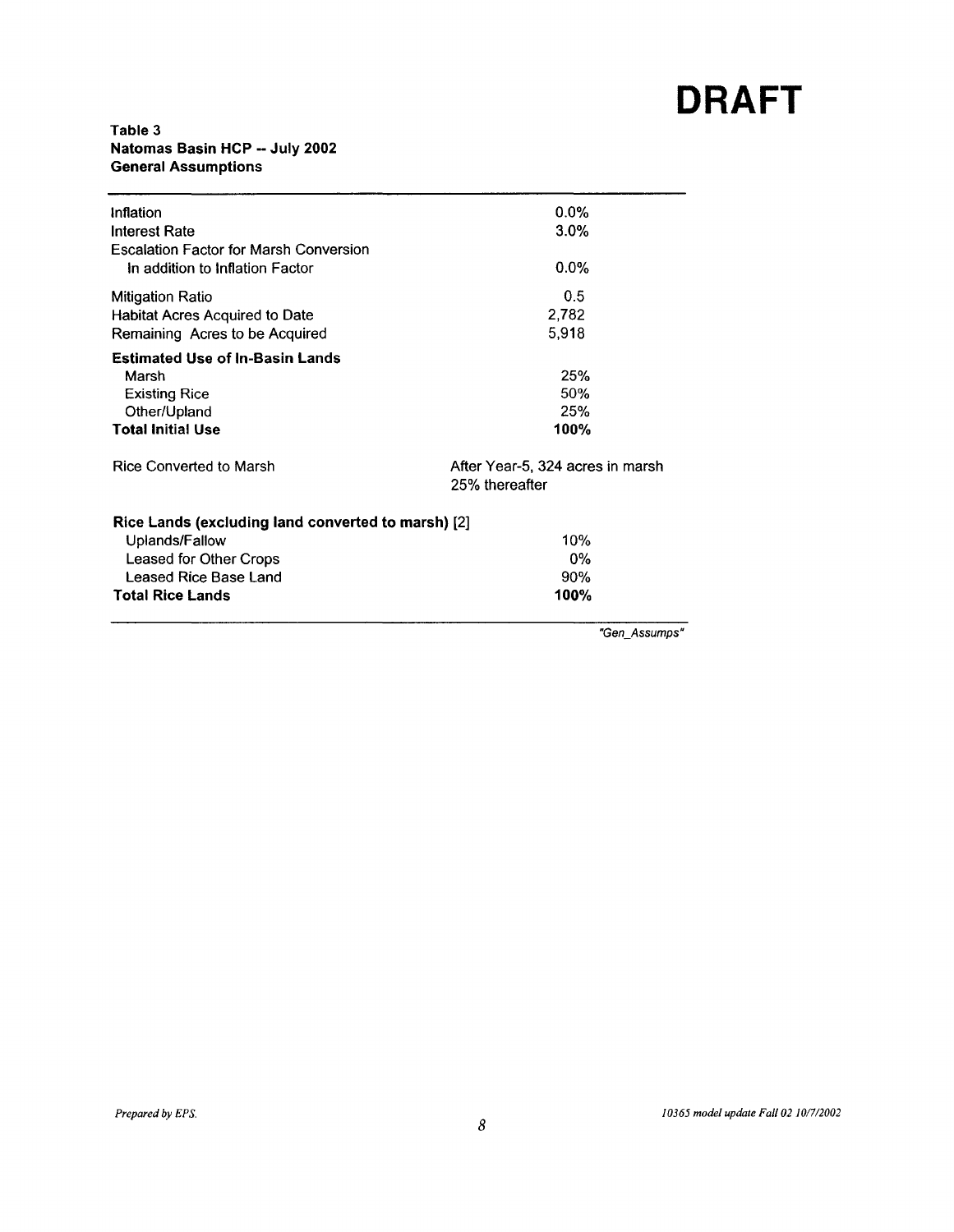#### Table4 Natomas Basin HCP - July 2002 Land Acquisition Cost and Acquired Habitat Land Utilization Assumptions

### **Assumes**

17, 500 acres of development 112 acre of mitigation land per gross acre of developed land

25%marsh

| Item                                      |                    |                                 |                                         | Notes:                                                                                                                             | <b>NBHCP</b><br>Page Ref. # |
|-------------------------------------------|--------------------|---------------------------------|-----------------------------------------|------------------------------------------------------------------------------------------------------------------------------------|-----------------------------|
| <b>Land Acquisition Values per Acre</b>   | Land Value         | Permitted<br>by Plan            | Assumed in<br><b>Financial Analysis</b> |                                                                                                                                    |                             |
| In-Basin Lands<br>Out-of-Basin Lands      | \$6,000<br>\$3.250 | 80%<br>20%                      | 100%<br>0%                              | Based on survey of available land prices early 2002.<br>Estimated \$3,100-\$3,500 per acre range<br>per Recent Experience of NBHCP |                             |
| <b>Average Land Value [1]</b>             |                    | \$6,000 Use In-Basin Land Value |                                         |                                                                                                                                    |                             |
| Plus Transaction Costs & Contingency      |                    | \$1,550 per Acre                |                                         | Includes Pre-acquisition field reconnaissance.                                                                                     | $V - 17$                    |
| <b>Average Land Acquisition Cost</b>      |                    | \$7,550 per acquired acre       |                                         | Beginning 1/1/02                                                                                                                   |                             |
| 2002 Habitat Acres (Settlement Agreement) |                    |                                 |                                         |                                                                                                                                    |                             |
| Average Land Value                        |                    | \$9,450 per acquired acre       |                                         |                                                                                                                                    |                             |
| Plus Transaction Costs & Contingency      |                    | \$1,550 per acquired acre       |                                         |                                                                                                                                    |                             |
| <b>Average Land Acquisition Cost</b>      |                    | \$11,000 per acquired acre      |                                         |                                                                                                                                    |                             |

Source: Natomas Basin Conservancy

[1] Assumes all acquisition occurs at the average in-basin land value.

[2] Rice Lands percents included for cost and revenue calculation purposes only.

·Land\_Acq\_Assumps• 10365 model update Fall 02.xls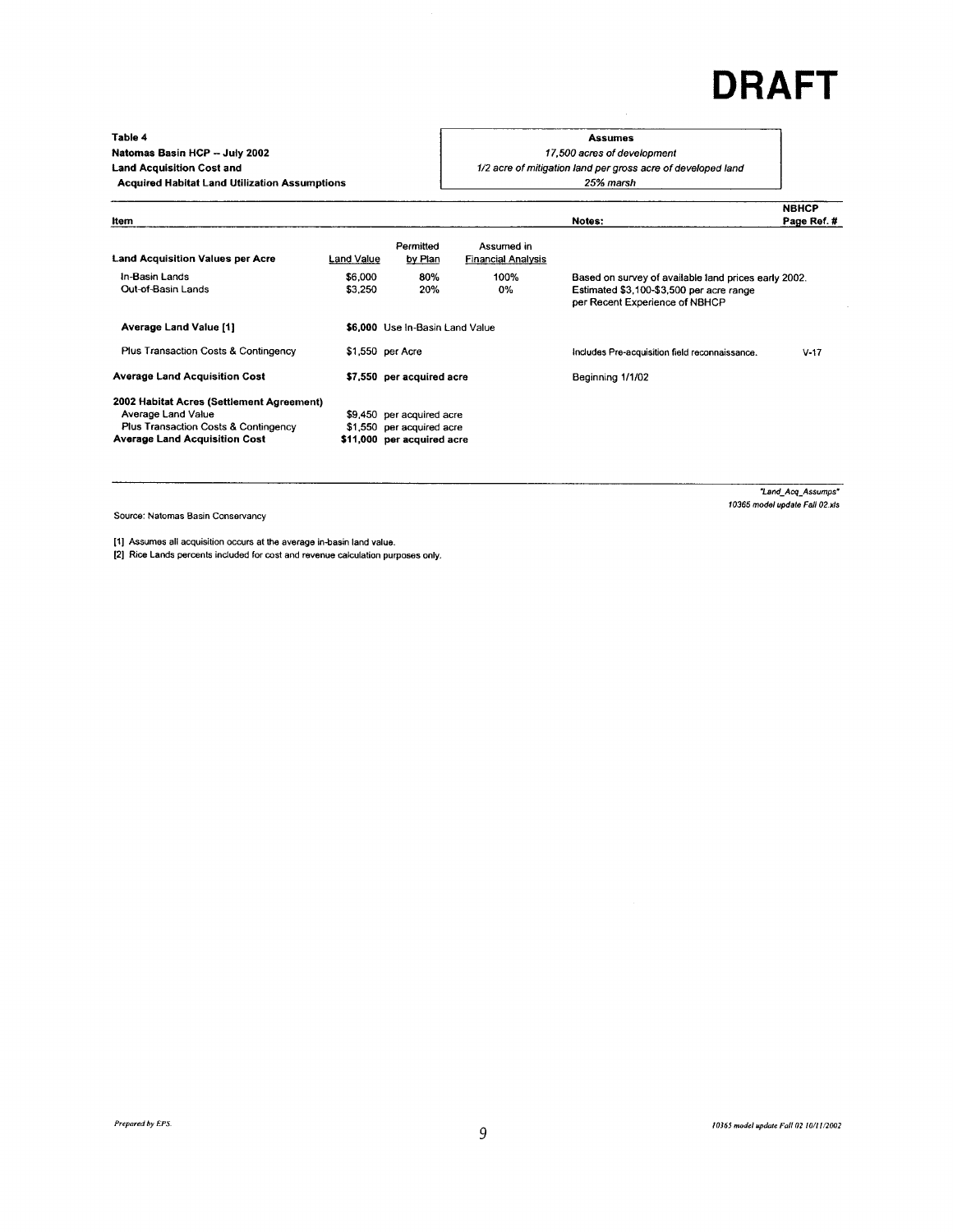**Assumes** 17, 500 acres of development

*112* acre of mitigation land per gross acre of developed land

25% marsh

| Estimated<br>Estimated<br><b>Site Specific Management Plan Costs</b><br>Cost<br>Cost per Acre<br><b>NBHCP Biological Site Assessment</b><br>Baseline Biological site assessments for:<br>\$76 per Acquired Acre<br>\$15,000 per Acquisition<br>$V-22$ ;<br>-Tri-Colored Blackbird<br>assumes 30 more<br>$V - 25$<br>-Valley Elderberry Longhon Beetle<br>acquisitions<br>$V-26$ ;<br>-Delta Tule Pea<br>-Sanford Arrowhead<br>Assessment for Species Introduction:<br>-Delta Tule Pea<br>-CTS<br>-ST<br>-Pond Turtle<br>-Sanford Arrowhead<br>-Vernal Pool Plant Species,<br>-Other Covered Plant Species<br><b>NBHCP Pre-construction Survey</b><br>Formal pre-construction site survey for<br>\$12,000 per Acquisition<br>\$61 per Acquired Acre<br>restoration and enhancement, including:<br>$V-20$<br>assumes 30 more<br>-Assessment of Swainsons Hawk nest<br>$V-25$<br>acquisitions<br>disturbance<br>-Assessment of Other Avian Species nest<br>disturbance<br>-Assessment of Valley Eldeberry Longhorn<br>Beetle<br>Preparation of Site Specific Management Plan<br>Assumes 30 more acquisitions.<br>\$23,000 per Acquisition<br>\$117 per Acquired Acre<br>Subtotal SSMP Cost Per Acre<br>\$253 per acre<br>Note [1]<br>To be Completed:<br>Within 1 Year of Reserve Acquisition<br><b>Restoration &amp; Enhancement</b><br>Use<br>Initial<br>Weighted<br>of Land<br>Cost[5]<br>Costs<br><b>Expended At Time Land Is Acquired</b><br>Marsh<br>0%<br>\$0<br>\$0<br>Note [2], [3]<br><b>Existing Rice</b><br>75%<br>\$0<br>\$0<br>Note [3]<br>Dry Converted to Rice<br>0%<br>80<br>80<br>Note [3]<br>Other Upland<br>25%<br>\$0<br>\$0<br>Note [3]<br>\$0<br><b>Subtotal</b><br>100%<br><b>Expended At Time Land is Converted</b><br>Rice/Other Converted to Marsh<br>25%<br>\$5,200<br>\$1,300<br>Note [4]<br><b>Subtotal Restoration &amp; Enhancement</b><br>\$1,300<br><b>R&amp;E Cost Per Acre</b><br>\$1,553<br>Weighted average cost per Acquired Acre<br>R&E Contingency (@ 15%)<br>\$233<br>Per Acquired Acre | ltem |  |  | Note: | <b>NBHCP</b><br>Page # |
|--------------------------------------------------------------------------------------------------------------------------------------------------------------------------------------------------------------------------------------------------------------------------------------------------------------------------------------------------------------------------------------------------------------------------------------------------------------------------------------------------------------------------------------------------------------------------------------------------------------------------------------------------------------------------------------------------------------------------------------------------------------------------------------------------------------------------------------------------------------------------------------------------------------------------------------------------------------------------------------------------------------------------------------------------------------------------------------------------------------------------------------------------------------------------------------------------------------------------------------------------------------------------------------------------------------------------------------------------------------------------------------------------------------------------------------------------------------------------------------------------------------------------------------------------------------------------------------------------------------------------------------------------------------------------------------------------------------------------------------------------------------------------------------------------------------------------------------------------------------------------------------------------------------------------------------------------------------------------------------------------------------------------------|------|--|--|-------|------------------------|
|                                                                                                                                                                                                                                                                                                                                                                                                                                                                                                                                                                                                                                                                                                                                                                                                                                                                                                                                                                                                                                                                                                                                                                                                                                                                                                                                                                                                                                                                                                                                                                                                                                                                                                                                                                                                                                                                                                                                                                                                                                |      |  |  |       |                        |
|                                                                                                                                                                                                                                                                                                                                                                                                                                                                                                                                                                                                                                                                                                                                                                                                                                                                                                                                                                                                                                                                                                                                                                                                                                                                                                                                                                                                                                                                                                                                                                                                                                                                                                                                                                                                                                                                                                                                                                                                                                |      |  |  |       |                        |
|                                                                                                                                                                                                                                                                                                                                                                                                                                                                                                                                                                                                                                                                                                                                                                                                                                                                                                                                                                                                                                                                                                                                                                                                                                                                                                                                                                                                                                                                                                                                                                                                                                                                                                                                                                                                                                                                                                                                                                                                                                |      |  |  |       | $IV-25$ ;<br>$VI-15$   |
|                                                                                                                                                                                                                                                                                                                                                                                                                                                                                                                                                                                                                                                                                                                                                                                                                                                                                                                                                                                                                                                                                                                                                                                                                                                                                                                                                                                                                                                                                                                                                                                                                                                                                                                                                                                                                                                                                                                                                                                                                                |      |  |  |       | $V-17:$                |
|                                                                                                                                                                                                                                                                                                                                                                                                                                                                                                                                                                                                                                                                                                                                                                                                                                                                                                                                                                                                                                                                                                                                                                                                                                                                                                                                                                                                                                                                                                                                                                                                                                                                                                                                                                                                                                                                                                                                                                                                                                |      |  |  |       |                        |
|                                                                                                                                                                                                                                                                                                                                                                                                                                                                                                                                                                                                                                                                                                                                                                                                                                                                                                                                                                                                                                                                                                                                                                                                                                                                                                                                                                                                                                                                                                                                                                                                                                                                                                                                                                                                                                                                                                                                                                                                                                |      |  |  |       |                        |
|                                                                                                                                                                                                                                                                                                                                                                                                                                                                                                                                                                                                                                                                                                                                                                                                                                                                                                                                                                                                                                                                                                                                                                                                                                                                                                                                                                                                                                                                                                                                                                                                                                                                                                                                                                                                                                                                                                                                                                                                                                |      |  |  |       |                        |
|                                                                                                                                                                                                                                                                                                                                                                                                                                                                                                                                                                                                                                                                                                                                                                                                                                                                                                                                                                                                                                                                                                                                                                                                                                                                                                                                                                                                                                                                                                                                                                                                                                                                                                                                                                                                                                                                                                                                                                                                                                |      |  |  |       |                        |
|                                                                                                                                                                                                                                                                                                                                                                                                                                                                                                                                                                                                                                                                                                                                                                                                                                                                                                                                                                                                                                                                                                                                                                                                                                                                                                                                                                                                                                                                                                                                                                                                                                                                                                                                                                                                                                                                                                                                                                                                                                |      |  |  |       |                        |
|                                                                                                                                                                                                                                                                                                                                                                                                                                                                                                                                                                                                                                                                                                                                                                                                                                                                                                                                                                                                                                                                                                                                                                                                                                                                                                                                                                                                                                                                                                                                                                                                                                                                                                                                                                                                                                                                                                                                                                                                                                |      |  |  |       |                        |
|                                                                                                                                                                                                                                                                                                                                                                                                                                                                                                                                                                                                                                                                                                                                                                                                                                                                                                                                                                                                                                                                                                                                                                                                                                                                                                                                                                                                                                                                                                                                                                                                                                                                                                                                                                                                                                                                                                                                                                                                                                |      |  |  |       |                        |
|                                                                                                                                                                                                                                                                                                                                                                                                                                                                                                                                                                                                                                                                                                                                                                                                                                                                                                                                                                                                                                                                                                                                                                                                                                                                                                                                                                                                                                                                                                                                                                                                                                                                                                                                                                                                                                                                                                                                                                                                                                |      |  |  |       |                        |
|                                                                                                                                                                                                                                                                                                                                                                                                                                                                                                                                                                                                                                                                                                                                                                                                                                                                                                                                                                                                                                                                                                                                                                                                                                                                                                                                                                                                                                                                                                                                                                                                                                                                                                                                                                                                                                                                                                                                                                                                                                |      |  |  |       |                        |
|                                                                                                                                                                                                                                                                                                                                                                                                                                                                                                                                                                                                                                                                                                                                                                                                                                                                                                                                                                                                                                                                                                                                                                                                                                                                                                                                                                                                                                                                                                                                                                                                                                                                                                                                                                                                                                                                                                                                                                                                                                |      |  |  |       |                        |
|                                                                                                                                                                                                                                                                                                                                                                                                                                                                                                                                                                                                                                                                                                                                                                                                                                                                                                                                                                                                                                                                                                                                                                                                                                                                                                                                                                                                                                                                                                                                                                                                                                                                                                                                                                                                                                                                                                                                                                                                                                |      |  |  |       |                        |
|                                                                                                                                                                                                                                                                                                                                                                                                                                                                                                                                                                                                                                                                                                                                                                                                                                                                                                                                                                                                                                                                                                                                                                                                                                                                                                                                                                                                                                                                                                                                                                                                                                                                                                                                                                                                                                                                                                                                                                                                                                |      |  |  |       |                        |
|                                                                                                                                                                                                                                                                                                                                                                                                                                                                                                                                                                                                                                                                                                                                                                                                                                                                                                                                                                                                                                                                                                                                                                                                                                                                                                                                                                                                                                                                                                                                                                                                                                                                                                                                                                                                                                                                                                                                                                                                                                |      |  |  |       |                        |
|                                                                                                                                                                                                                                                                                                                                                                                                                                                                                                                                                                                                                                                                                                                                                                                                                                                                                                                                                                                                                                                                                                                                                                                                                                                                                                                                                                                                                                                                                                                                                                                                                                                                                                                                                                                                                                                                                                                                                                                                                                |      |  |  |       |                        |
|                                                                                                                                                                                                                                                                                                                                                                                                                                                                                                                                                                                                                                                                                                                                                                                                                                                                                                                                                                                                                                                                                                                                                                                                                                                                                                                                                                                                                                                                                                                                                                                                                                                                                                                                                                                                                                                                                                                                                                                                                                |      |  |  |       |                        |

Source: The Natomas Basin Conservancy

Table 5

Natomas Basin HCP - July 2002 Restoration & Enhancement Assumptions

10365 model update Fa# 02.xls

[1] The addition of a formal biological site assessment and pre-construction survey are required by the Draft HCP – July 2002.<br>[2] Initial use of marsh land estimated at 0% because NBHCP estimates that little to no marshla

However, rice land will be converted to marsh land.

[31 The initial costs of marsh, existing rice, dry land converted to rice and other upland have been set to zero as no initial restoration or enhancement costs are anticipated.

(4) In 2001, the cost of converting of acquired acres to marsh cost approximately \$5,200 per acre.

{5) The cost of restoration and enhancement is weighted by the percent of acres assumed to be converted or used for that particular land use.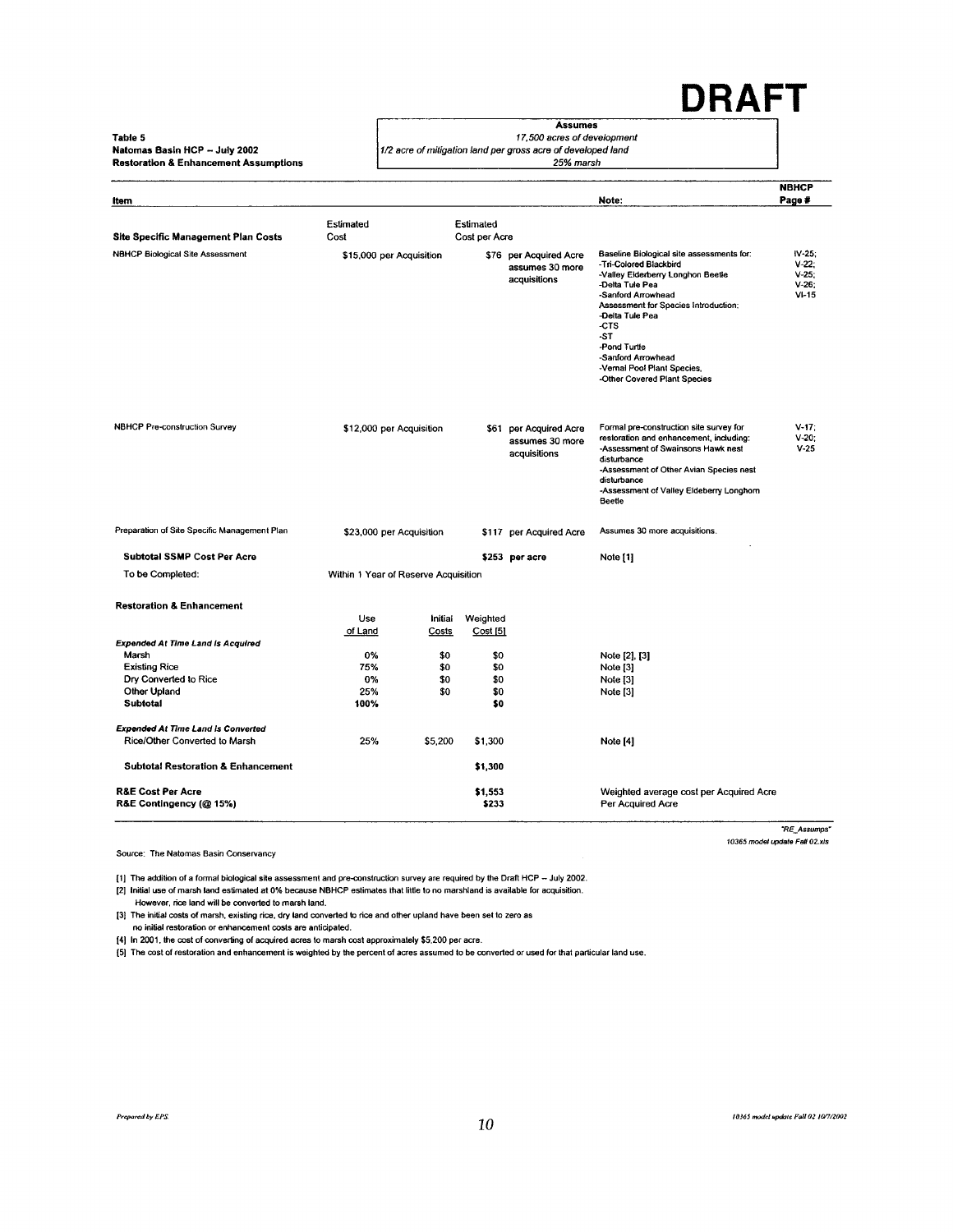Table 6 Natomas Basin HCP -- July 2002 Operations & Maintenance Assumptions

### **Assumes**

17,500 acres of development 112 acre of mitigation land per gross acre of developed land 25%marsh

| ltem                                                   |                    |                     |                      | Notes:                                                                                             |
|--------------------------------------------------------|--------------------|---------------------|----------------------|----------------------------------------------------------------------------------------------------|
| <b>Operations &amp; Maintenance Costs</b>              |                    |                     |                      |                                                                                                    |
| Marsh                                                  |                    | \$281.00 per acre   |                      | Updated Cost -- May 2001                                                                           |
| Upland/Fallow                                          |                    | \$18.25 per acre    |                      | Based on Wildlands, Inc. Estimates                                                                 |
| Land Leased for Planted Rice Base                      |                    | \$2.67 per acre     |                      | Based on Wildlands, Inc. Estimates                                                                 |
| Land Leased for Other Crops                            |                    | \$2.67 per acre     |                      | alfalfa, safflower, etc.                                                                           |
| Other                                                  |                    | $$0.00$ per acre    |                      |                                                                                                    |
| Hunting                                                |                    | \$0.00 per acre     |                      | Updated Cost -- May 2001                                                                           |
| Miscellaneous Maintenance Costs                        |                    | \$23.65 per acre    |                      | Based on Wildlands, Inc. Estimates                                                                 |
| <b>Special Assessment &amp; Property Tax Costs</b>     |                    |                     |                      |                                                                                                    |
| Sacramento County                                      |                    |                     |                      |                                                                                                    |
| Reclamation District #1000                             |                    | \$13.08 per acre    |                      | Based on published tariffs and rates                                                               |
| <b>NCMWA</b>                                           |                    | \$0.42 per acre     |                      | Based on published tariffs and rates                                                               |
| SAFCA O&M Assessment #1                                |                    | \$5.69 per acre     |                      | Based on published tariffs and rates                                                               |
| <b>CSAI Safety Lights</b>                              |                    | \$0.08 per acre     |                      | Based on published tariffs and rates                                                               |
|                                                        |                    |                     |                      | Based on average assessed value of all properties                                                  |
| Property Tax [1]                                       |                    | \$54.42 per acre    |                      | acquired through Feb. 2002 -- \$5,100 per acre                                                     |
| <b>Subtotal Sacramento County</b>                      |                    | \$73.68 per acre    |                      |                                                                                                    |
| <b>Sutter County</b>                                   |                    |                     |                      |                                                                                                    |
| Reclamation District #1000                             |                    | \$13.08 per acre    |                      | Based on published tariffs and rates                                                               |
| <b>NCMWC</b>                                           |                    | \$0.42 per acre     |                      | Based on published tariffs and rates                                                               |
|                                                        |                    |                     |                      |                                                                                                    |
| Property Tax                                           |                    | \$51.00 per acre    |                      | Based on average assessed value of all properties<br>acquired through Feb. 2002 - \$5,100 per acre |
| <b>Subtotal Sutter County</b>                          |                    | \$64.50 per acre    |                      |                                                                                                    |
|                                                        |                    |                     |                      |                                                                                                    |
| <b>Mitigation Monitoring &amp; Adaptive Management</b> |                    |                     |                      |                                                                                                    |
| One-Time/Fixed Costs                                   | \$7,500            |                     |                      |                                                                                                    |
| <b>On-Going Monitoring</b>                             | \$203,040 per year |                     |                      | See Table 8 for detail                                                                             |
| <b>Administrative Costs</b>                            |                    |                     |                      |                                                                                                    |
| During Development                                     |                    | \$756,585 per year  |                      | See Table 7 for detail                                                                             |
| After All Land Acquired                                |                    | \$756,585 per year  |                      |                                                                                                    |
| <b>Operations &amp; Maintenance Revenues</b>           |                    |                     |                      |                                                                                                    |
| <b>Crop Land Leases</b>                                |                    |                     |                      |                                                                                                    |
| Through 2002                                           |                    |                     |                      |                                                                                                    |
| Planted Rice Base Acreage                              |                    | \$160 per acre/year | normal ag. practices |                                                                                                    |
| Other Crops (Fiex. acreage)                            |                    | \$80 per acre/year  | normal ag. practices |                                                                                                    |
| $2003 +$                                               |                    |                     |                      |                                                                                                    |
| Planted Rice Base Acreage                              |                    | \$160 per acre/year | normal ag practices  |                                                                                                    |
| Other Crops (Flex. acreage)                            |                    | \$80 per acre/year  | normal ag. practices |                                                                                                    |
| Hunting                                                |                    |                     |                      |                                                                                                    |
| Hunting Revenue per Acre                               |                    | \$12 per acre       |                      | Based on Wildlands Estimate for initial Site Plan                                                  |
|                                                        |                    |                     |                      | "OM Assumps"                                                                                       |

Source: The Natomas Basin Conservancy

[1] Includes G.O. bond assessment.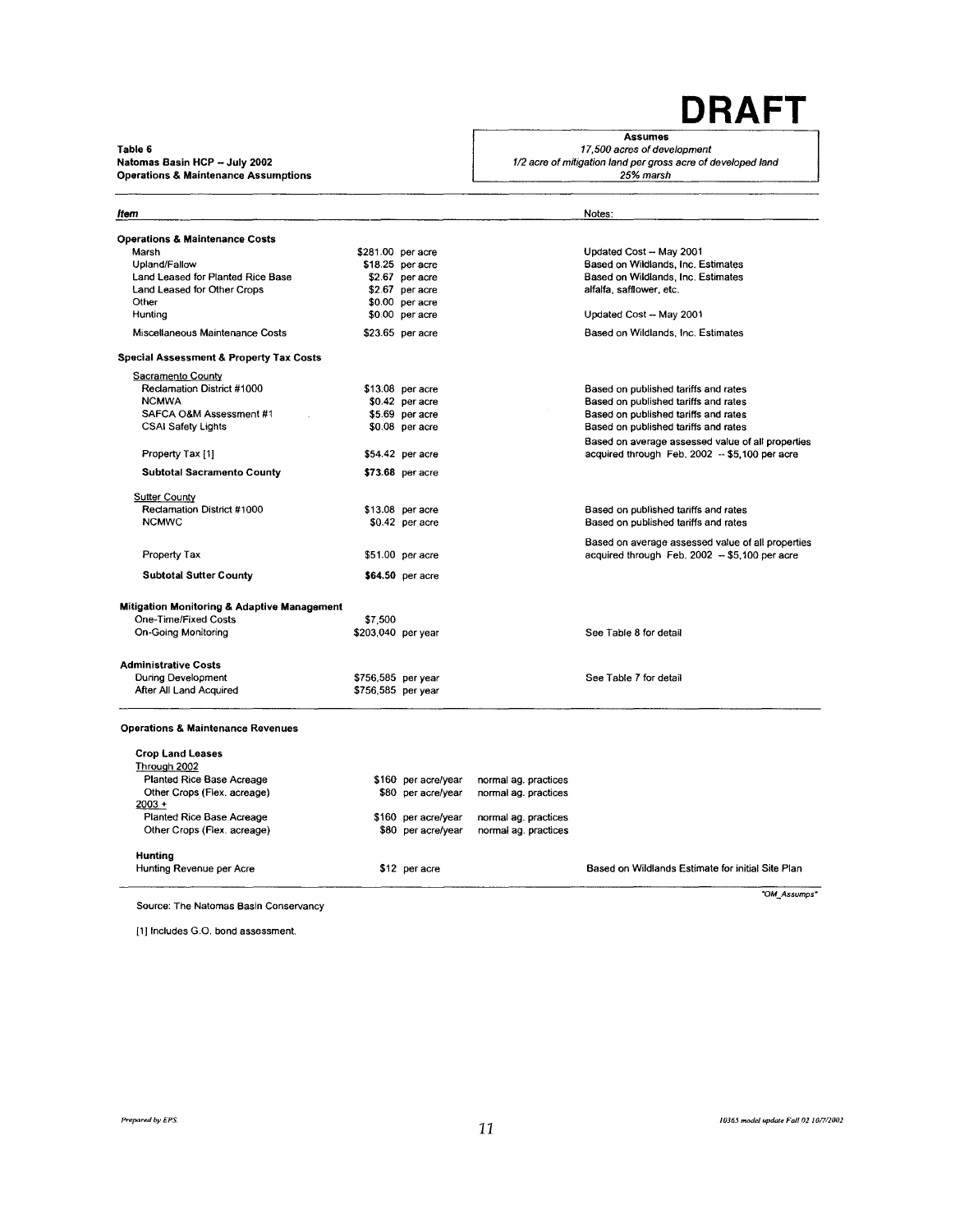|                                                              | Annual        |                            |
|--------------------------------------------------------------|---------------|----------------------------|
|                                                              | Cost          | <b>Notes</b>               |
|                                                              |               |                            |
| <b>Administrative Expenses</b>                               |               |                            |
| Staff                                                        | \$280,000     |                            |
| <b>Benefits</b>                                              | \$92,400      |                            |
| <b>Board Expense</b>                                         | \$6,000       |                            |
| <b>Subtotal</b>                                              | \$378,400     |                            |
| <b>Office Expense</b>                                        |               |                            |
| Rent                                                         | \$20,000      |                            |
| Telephone                                                    | \$2,100       |                            |
| Copying & Printing                                           | \$23,000      |                            |
| <b>Office Supplies</b>                                       | \$8,000       |                            |
| Postage                                                      | \$900         |                            |
| Equipment                                                    | \$5,000       |                            |
| Auto Expense                                                 | \$9,500       |                            |
| <b>Subtotal</b>                                              | \$68,500      |                            |
| <b>Miscellaneous Expense</b>                                 |               |                            |
| Insurance                                                    |               | \$25,000 Liability and E&O |
| Accounting                                                   | \$20,000      |                            |
| Legal                                                        | \$80,000      |                            |
| <b>Corporate Taxes</b>                                       | \$1,000       |                            |
| <b>Subtotal</b>                                              | \$126,000     |                            |
| <b>Contract Work &amp; Public Education</b>                  | \$45,000      |                            |
|                                                              | \$40,000      |                            |
| Publications, Printing, & Distribution                       |               |                            |
| <b>Subtotal Costs</b>                                        | \$657,900     |                            |
| Contingency                                                  |               | \$98,685 15% Contingency   |
| <b>Total Administration During Habitat Acquisition Phase</b> | \$756,585     |                            |
| <b>Total Administration After Habitat Acquisition</b>        | \$756,585 [1] |                            |

### **Table 7 Natomas Basin HCP Estimated Annual Natomas Basin Conservancy {NBC) Administrative Costs**

10365 model update Fall 02.xls

Source: NBC FY 2001 budget estimate; Draft HCP July 2002

"admin\_assumps"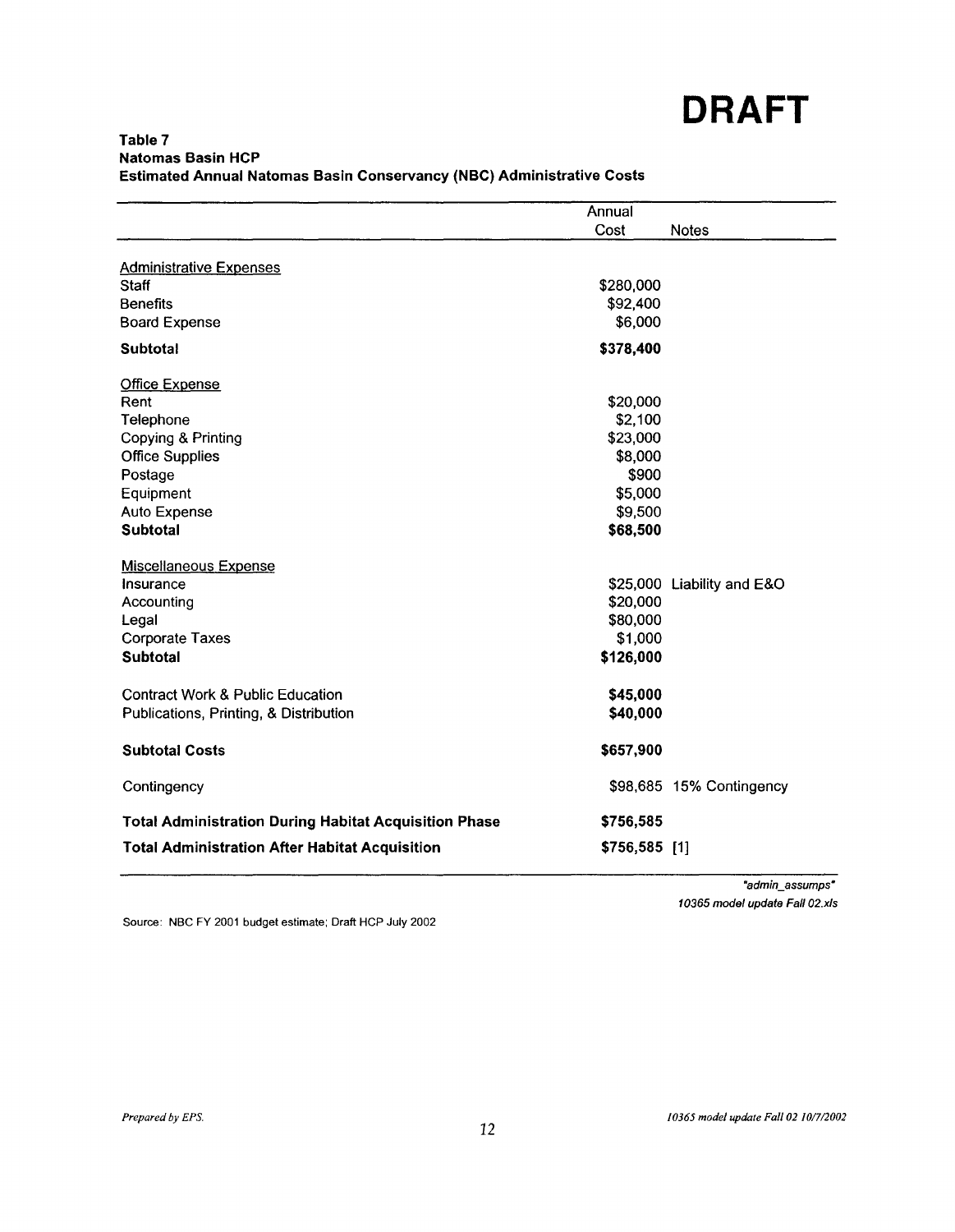Page 1 of 4

**DRAFT** 

### **Table 8 Natomas Basin HCP·· July 2002 Species & Habitat Monitoring Cost Assumptions**

| ltem                                                  | <b>Description</b>                                                                                                                    | Total<br>Cost | Interval<br>(Years) | Cost per<br>unit | <b>Annualized</b><br>Cost | <b>Comments</b>                                                                                                                                                           | <b>NBHCP</b><br>Pg. # |
|-------------------------------------------------------|---------------------------------------------------------------------------------------------------------------------------------------|---------------|---------------------|------------------|---------------------------|---------------------------------------------------------------------------------------------------------------------------------------------------------------------------|-----------------------|
|                                                       |                                                                                                                                       |               |                     |                  | 50 Years                  |                                                                                                                                                                           |                       |
| <b>Fixed or One-Time Costs</b>                        |                                                                                                                                       |               |                     |                  |                           |                                                                                                                                                                           |                       |
| Mid-Point Program Reviews                             | Mid-Point Program Review for Permitees<br>& Overall Program Review                                                                    | \$375,000     | 3                   | \$125,000        | \$7,500                   | Written report required; extensive<br>requirements; refer to NBHCP.<br>Assumes the Overall Program<br>Review will happen concurrently<br>with one of the Permitee Reviews | $VI-28$               |
| Connectivity -- Acquisition Costs                     | Ensure connectivity through easements,<br>etc. Acquisition costs.<br>Estimate -- 10 miles of abandoned water<br>conveyance structures | <b>NA</b>     |                     | <b>NA</b>        | <b>NA</b>                 | Assumed to be applied towards<br>habitat preserve land acquisition<br>requirements. Therefore, it assumed<br>costs would be absorbed under land<br>acquisition.           | $IV-8$                |
| <b>Land Acquisition Restrictions</b>                  | Setback; no mitigation land designated<br>for urban use.                                                                              | <b>NA</b>     |                     | <b>NA</b>        | <b>NA</b>                 | Greatly restricts land available for<br>mitigation land acquisition resulting<br>in much higher costs.                                                                    | $IV-11$               |
| Subtotal                                              |                                                                                                                                       |               |                     |                  | \$7,500                   |                                                                                                                                                                           |                       |
| <b>Annual Monitoring &amp; Reporting Requirements</b> |                                                                                                                                       |               |                     |                  |                           |                                                                                                                                                                           |                       |
| <b>Biological Effectiveness Monitoring Plan</b>       |                                                                                                                                       |               |                     |                  |                           |                                                                                                                                                                           |                       |
| <b>Giant Garter Snake</b>                             | Annual Field Survey -- Basinwide                                                                                                      | \$1,600,000   | 40                  | \$40,000         | \$32,000                  |                                                                                                                                                                           | $VI-19$               |
| Swainson's Hawk                                       | Annual Field Survey -- Basinwide                                                                                                      | \$1,000,000   | 40                  | \$25,000         | \$20,000                  |                                                                                                                                                                           | $V-18:$<br>$VI-20$    |
| <b>Other Covered Species</b>                          | Annual monitoring of Preserve Sites &<br>Control Sites for:<br>-Delta Tule Pea<br>-Sanford Arrowhead<br>-VP Plants                    | \$400,000     | 40                  | \$10,000         | \$8,000                   | <b>Site Specific Monitoring Programs</b><br>Must monitor known populations<br>annually and file report.                                                                   | $V-26:$<br>$VI-15$    |

 $5<sup>2</sup>$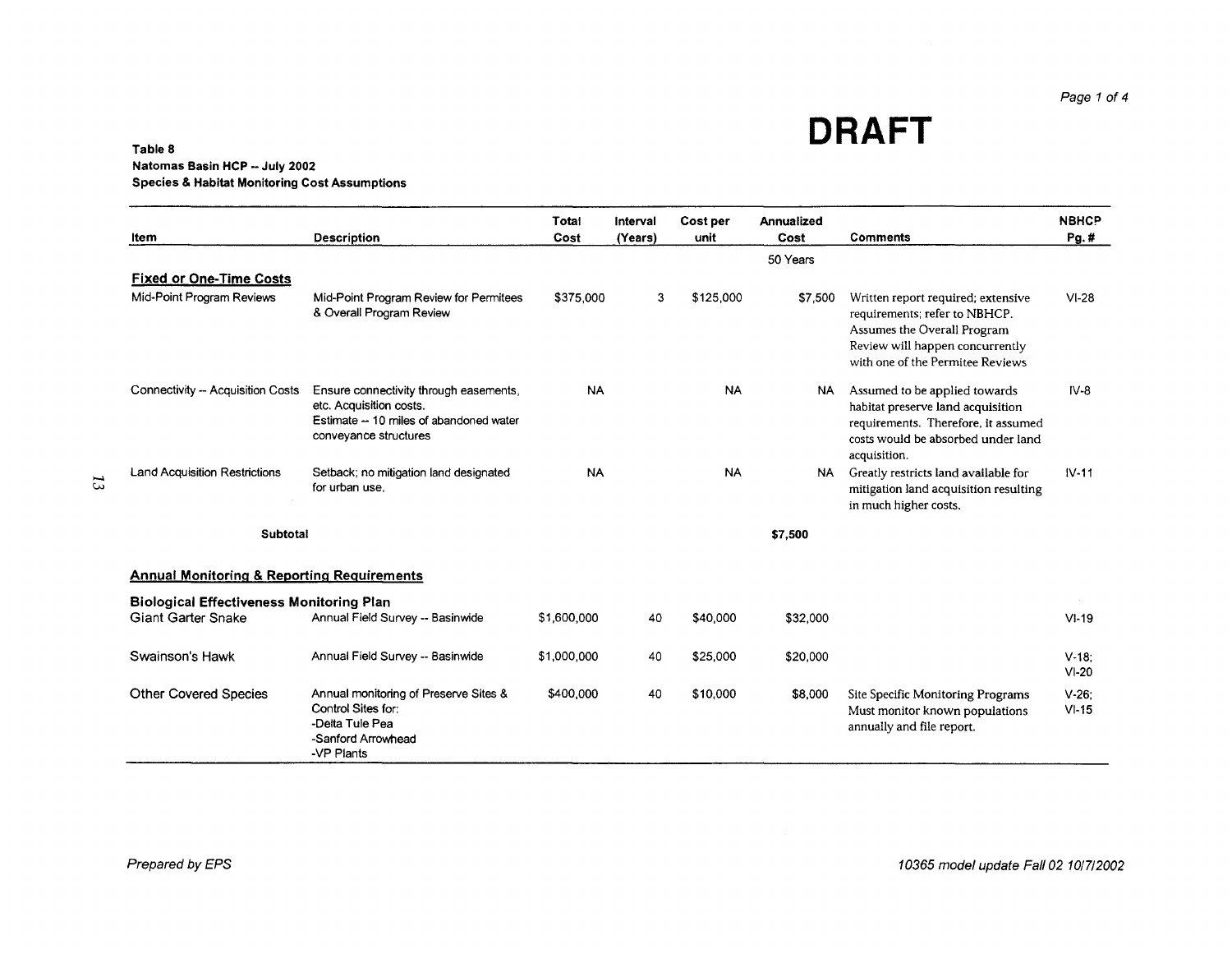Page 2 of 4

**DRAFT** 

#### Table 8 Natomas Basin HCP •• July 2002 Species & Habitat Monitoring Cost Assumptions

| Item                                                 |                                                                                | Total<br>Cost | Interval      | Cost per        | Annualized<br>Cost | <b>Comments</b>                                                                                                                                                                                                                                                                                                                                | <b>NBHCP</b>     |
|------------------------------------------------------|--------------------------------------------------------------------------------|---------------|---------------|-----------------|--------------------|------------------------------------------------------------------------------------------------------------------------------------------------------------------------------------------------------------------------------------------------------------------------------------------------------------------------------------------------|------------------|
| Connectivity-- Assessment                            | <b>Description</b>                                                             | \$120,000     | (Years)<br>40 | unit<br>\$3,000 | \$2,400            | Level of effort assumed - letter to the<br>water agency requesting information,<br>and subsequent documentation<br>based on info provided by water<br>agencies. No independent<br>assessment by TNBC assumed.                                                                                                                                  | Pg. #<br>$VI-15$ |
| <b>Reporting Costs</b>                               |                                                                                |               |               |                 |                    | Assumed in administrative budget.                                                                                                                                                                                                                                                                                                              |                  |
| <b>Other Annual Costs</b>                            |                                                                                |               |               |                 |                    |                                                                                                                                                                                                                                                                                                                                                |                  |
| Connectivity -- O&M                                  | Ensure connectivity through easements,<br>etc. Management and maintenance.     | \$250,000     | 10            | \$5,000         | \$5,000            | Estimate 10 miles of abandonment.<br>This is only a rough estimate due to<br>the uncertainty of accounting for this<br>eventuality. Suggest hiring water<br>agency to maintain and manage<br>acquired structures with the cost<br>shown serving as an estimate of<br>contract cost. Estimate costs for water<br>and maintenance at \$500/mile. | $IV-8$           |
| Avian Species Monitoring                             | General Habitat Monitoring--<br>including wintering bird species<br>evaluation | \$750,000     | 50            | \$15,000        | \$15,000           | "additional surveys should be<br>carried outto detect actual<br>specieson and off mitigation lands.<br>Seven to 14-days per year; annual<br>estimates of avian coloniessize and<br>nesting successmust determine<br>habitat characteristics.                                                                                                   | $VI-20$          |
| <b>Subtotal</b>                                      |                                                                                |               |               |                 | \$82,400           |                                                                                                                                                                                                                                                                                                                                                |                  |
| 5-Year Monitoring & Reporting Requirements           |                                                                                |               |               |                 |                    |                                                                                                                                                                                                                                                                                                                                                |                  |
| <b>Biological Effectiveness Monitoring Plan</b>      |                                                                                |               |               |                 |                    |                                                                                                                                                                                                                                                                                                                                                |                  |
| <b>Annual Biological Effectiveness</b><br>Assessment |                                                                                | \$780,000     | 10            | \$78,000        | \$15,600           | See Above                                                                                                                                                                                                                                                                                                                                      |                  |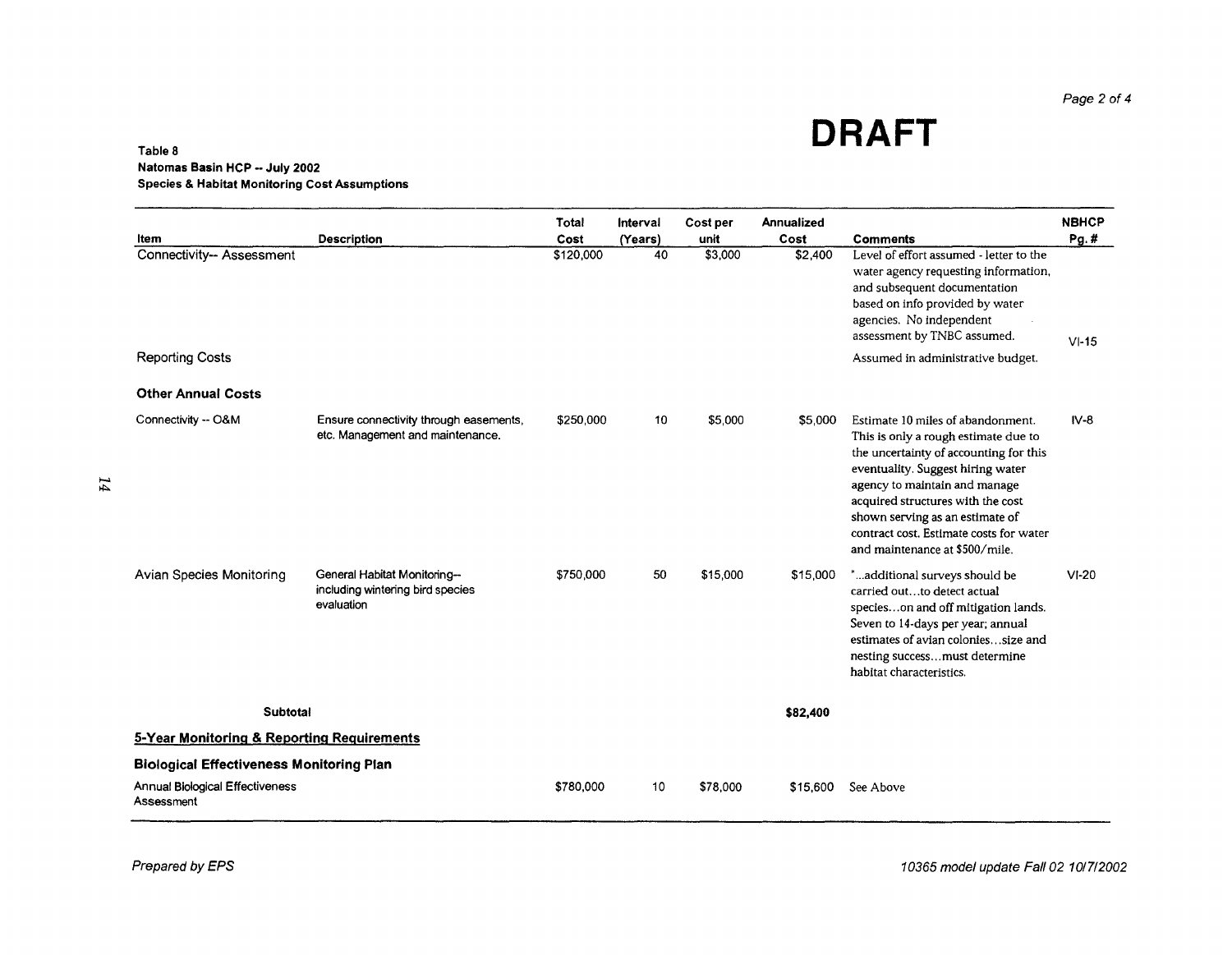Page 3 of 4

**DRAFT** 

#### **Table 8 Natomas Basin HCP - July 2002 Species & Habitat Monitoring Cost Assumptions**

|                                                      |                                                                                                                                                                  | Total             | Interval      | Cost per         | Annualized       |                                                                                                                                                                                                          | <b>NBHCP</b>                                |
|------------------------------------------------------|------------------------------------------------------------------------------------------------------------------------------------------------------------------|-------------------|---------------|------------------|------------------|----------------------------------------------------------------------------------------------------------------------------------------------------------------------------------------------------------|---------------------------------------------|
| Item<br><b>Additional Monitoring</b><br>Requirements | <b>Description</b><br>Five-Year Inventory of Reserve Lands<br>Botanical inventory<br>Rarely occurring species inventory<br>Seasonal wetland monitoring/surveying | Cost<br>\$550,000 | (Years)<br>10 | unit<br>\$55,000 | Cost<br>\$11,000 | <b>Comments</b><br>Density and distribution of all<br>covered species on reserves.                                                                                                                       | Pg. #<br>$VI-14$ :<br>$VI-20$ ;<br>$VI-21;$ |
| Adaptive Management                                  | Review of Biological Effectiveness<br>Monitoring Program procedures and<br>practices.                                                                            | \$200,000         | 10            | \$20,000         | \$4,000          | "Whenever review indicates revision<br>is necessary to effectively monitor the<br>successof goals and objectives."<br>Outside, independent, third-party<br>likely required to conduct for<br>compliance. | $VI-22$                                     |
| <b>Subtotal</b>                                      |                                                                                                                                                                  |                   |               |                  | \$30,600         |                                                                                                                                                                                                          |                                             |
| <b>Other Costs</b>                                   |                                                                                                                                                                  |                   |               |                  |                  |                                                                                                                                                                                                          |                                             |
| <b>Adaptive Management</b>                           | Periodic Review of NBHCP Monitoring<br>Data                                                                                                                      | \$180,000         | 10            | \$18,000         | \$3.600          | Review data, new science, future<br>recovery plans, TAC recs, i.d.<br>threshold limits. Suggest outside,<br>third-party independent contractor<br>needs to do to achieve compliance.                     | $VI-23$                                     |
| <b>Adaptive Management</b>                           | Report to Review Adaptive Management.                                                                                                                            | \$306,000         | 17            | \$18,000         | \$6,120          | Assess adaptive management in<br>published reports using scientific<br>information, research and baseline<br>inventories, etc. And file report with<br>agencies.                                         | $VI-23$                                     |
| Data Management                                      | Database Management;<br>Validity and Reliability Testing Evaluation                                                                                              | \$1,000,000       | 50            | \$20,000         | \$20,000         | Provide report on complete database<br>to Resources Agencies annually.<br>Reliability Evaluation required<br>annually; w/TAC or third party<br>approved by the Wildlife Agencies.                        | $VI-24$                                     |
| Subtotal                                             |                                                                                                                                                                  |                   |               |                  | \$29,720         |                                                                                                                                                                                                          |                                             |

 $\mathfrak{L}% _{2}^{2}(\mathbb{R}^{2})$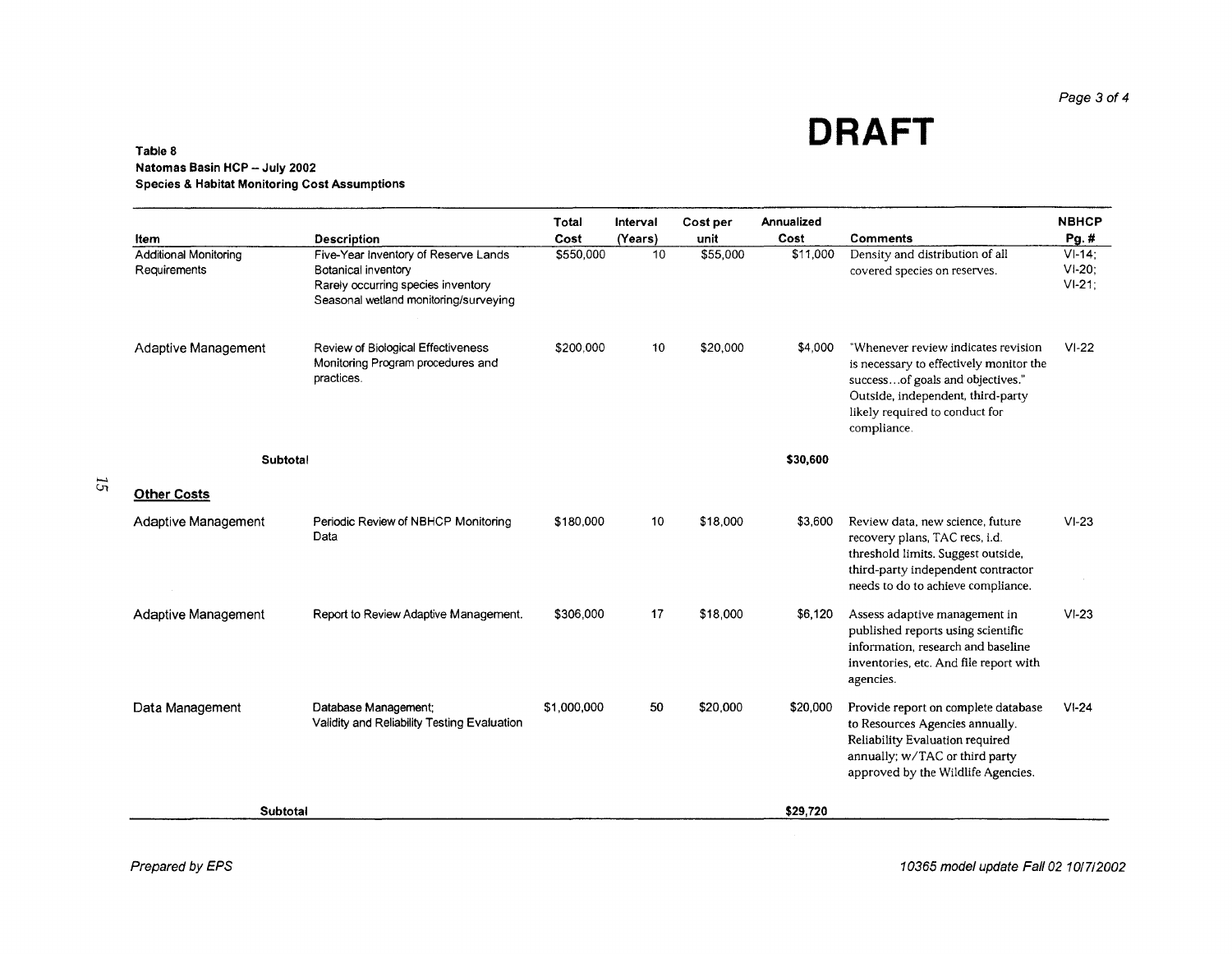Page 4 of 4

**DRAFT** 

#### Table 8 Natomas Basin HCP ·-July 2002 Species & Habitat Monitoring Cost Assumptions

| <b>Item</b>                                               | <b>Description</b> | Total<br>Cost | Interval<br>(Years) | Cost per<br>unit | Annualized<br>Cost | <b>Comments</b> | <b>NBHCP</b><br>Pg. # |
|-----------------------------------------------------------|--------------------|---------------|---------------------|------------------|--------------------|-----------------|-----------------------|
| <b>Total Annual Cost</b>                                  |                    |               |                     |                  | \$210,540          |                 |                       |
| Habitat Acres through 2002<br><b>Annual Cost Per Acre</b> |                    |               |                     |                  | 2,788<br>\$75.52   |                 |                       |

"Monitoring\_Assumps"

Source: The Natomas Basin Conservancy

 $9I$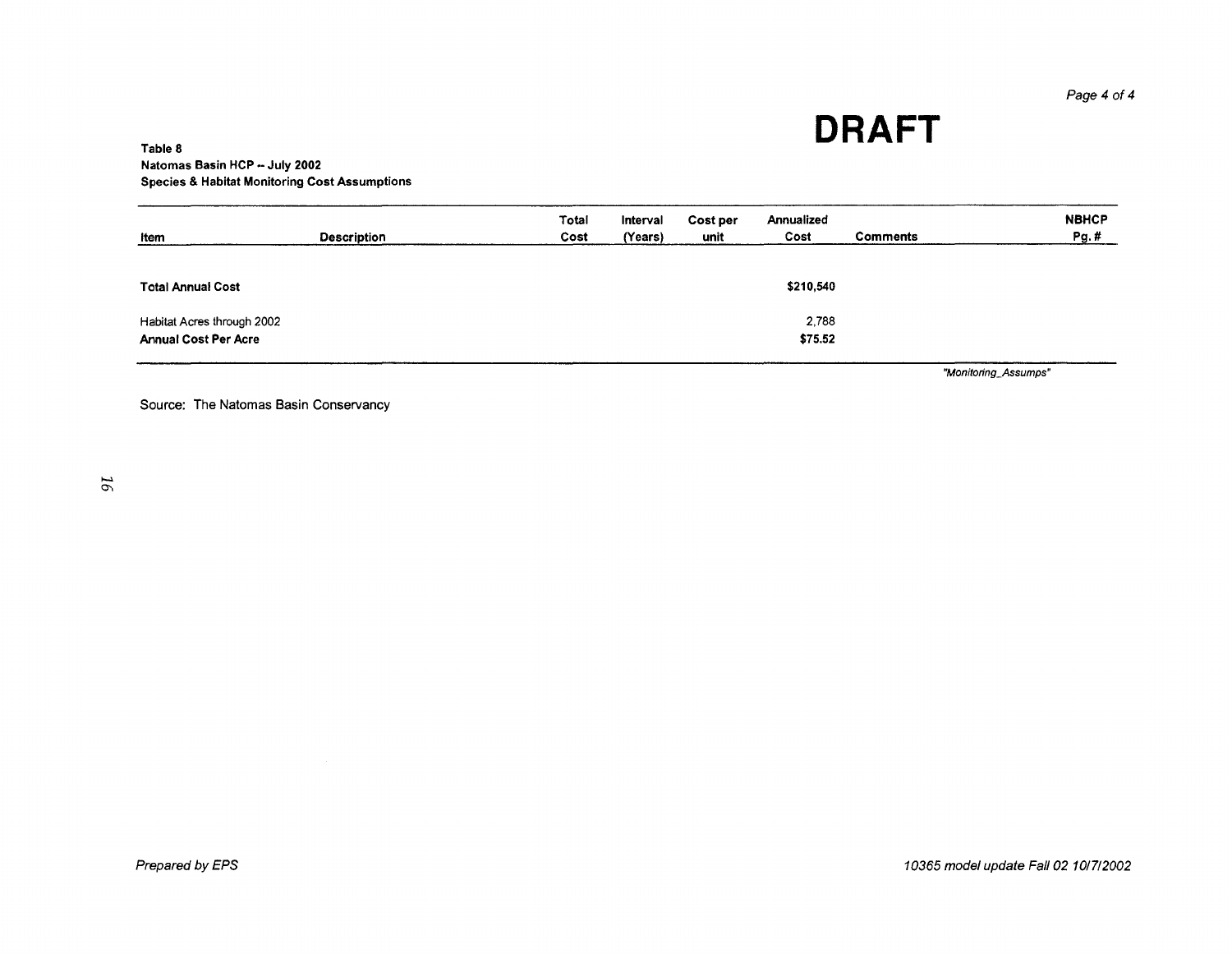#### **Table 9 Natomas Basin HCP -- July 2002 Supplemental Endowment Cost Assumptions**

| ltem                                                                                                       |                       |                                        |                                   |                   |                                                 | Note:                                                                                 |
|------------------------------------------------------------------------------------------------------------|-----------------------|----------------------------------------|-----------------------------------|-------------------|-------------------------------------------------|---------------------------------------------------------------------------------------|
|                                                                                                            | Base<br>Cost per Acre | Cost<br>per Acre<br>Including Int Cost | Total Est.<br>Acquisition<br>Cost | Allocated<br>Cost |                                                 |                                                                                       |
| 200 Acre Reserve -- Contingency Fund                                                                       | \$8,000               | $$10,400$ [1]                          | \$2,080,000                       |                   |                                                 | \$315 per Acquired Acre Allocated over remaining<br>reserve requirement (6,600 acres) |
| <b>Changed Circumstances</b><br><b>Managed Marsh Contingency</b><br>Other Changed Circumstance Contingency |                       |                                        |                                   | \$500             | per Acquired Acre Note [2]<br>per Acquired Acre |                                                                                       |
| Total                                                                                                      |                       |                                        |                                   |                   | \$815 per Acquired Acre                         |                                                                                       |
|                                                                                                            |                       |                                        |                                   |                   |                                                 | "supp_endow_assumps"                                                                  |

Source: The Natomas Basin Conservancy and EPS

[1] Includes a financing factor of 30% (\$8,000  $*$  1.3 = \$10,400).

 $\overline{L}$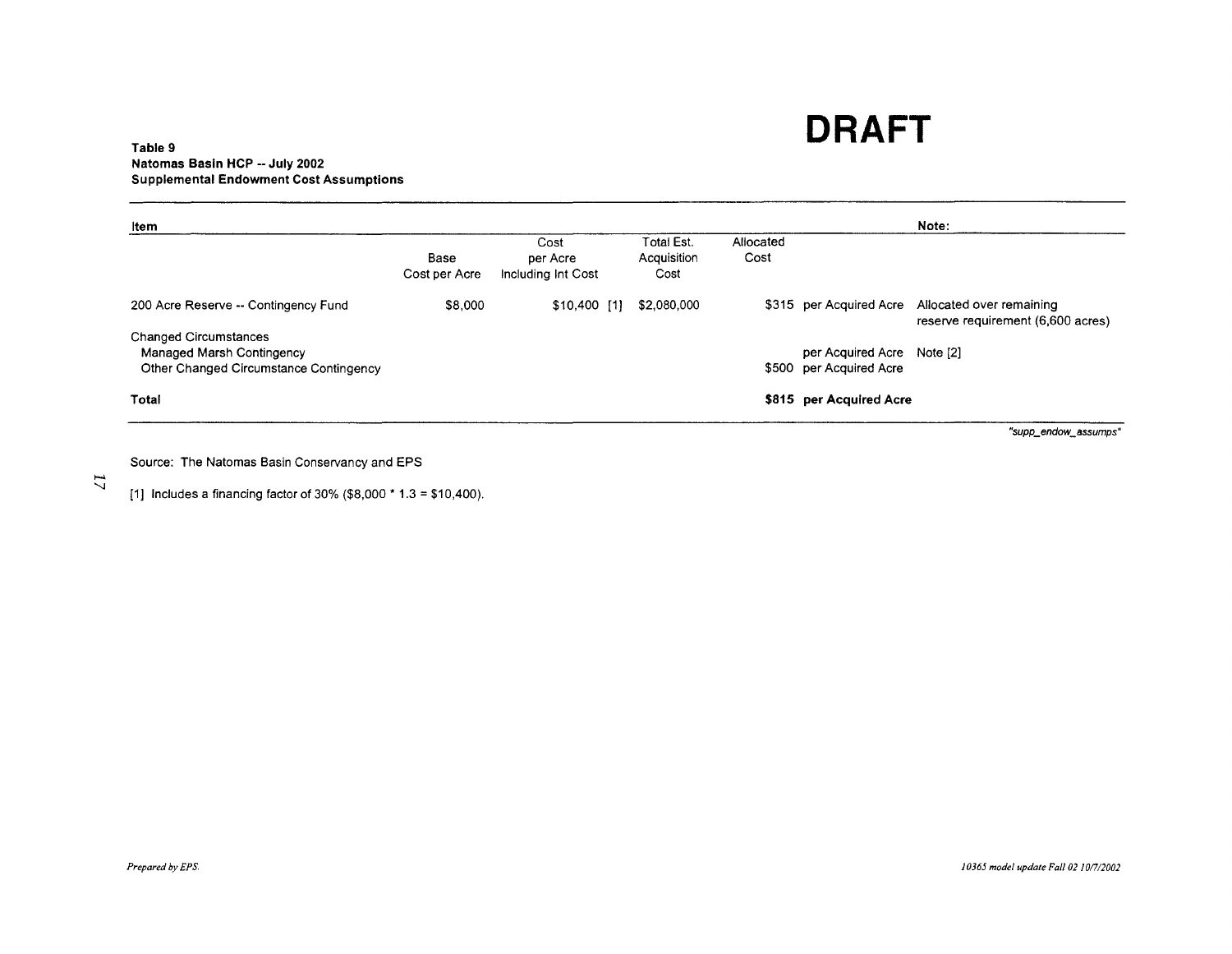### **Table 10 Natomas Basin HCP Cash Flow Summary- 2002\$**

| Assumes: | 0.0% Inflation     |
|----------|--------------------|
|          | 3.0% Interest Rate |

|                                           | Total            | $\mathbf{1}$    | $\overline{2}$  | 3               | 4                | 5             | 6             | 7                | 8               |
|-------------------------------------------|------------------|-----------------|-----------------|-----------------|------------------|---------------|---------------|------------------|-----------------|
|                                           | 1996-2045        | 1996            | 1997            | 1998            | 1999             | 2000          | 2001          | 2002             | 2003            |
| <b>LAND ACQUISITION</b>                   |                  | $\overline{11}$ | $\overline{11}$ | $\overline{11}$ | $\overline{[2]}$ |               |               |                  |                 |
|                                           |                  |                 |                 |                 |                  |               |               |                  |                 |
| <b>Beginning Balance</b>                  |                  | \$0             | \$55.641        | \$247,608       | \$2,773,665      | \$545.571     | \$563,113     | \$2,225,278      | ( \$2.007, 870) |
| <b>Total Revenues</b>                     | \$64,621,447     | \$55,641        | \$191,966       | \$2,526,057     | \$2,696,904      | \$1,287,471   | \$3,198,070   | \$3,941,346      | \$4,462.910     |
| <b>Total Expenditures</b>                 | ( \$56,510,403)  | \$0             | \$0             | \$0             | (\$4.924,998)    | (\$1,647,666) | (\$1,535,905) | $($ \$9,510,155) | (\$1,569,213)   |
| Transfers from Admin/O&M Fund             | \$0              | \$0             | \$0             | \$0             | \$0              | \$0           | \$0           | \$1,335,661      | (\$1,335,661)   |
| <b>Balance Adjustments</b>                | \$377,738        | \$0             | \$0             | \$0             | \$0              | \$377,738     | \$0           | \$0              | \$0             |
| <b>Ending Balance</b>                     | \$8,488,781      | \$55,641        | \$247,608       | \$2,773,665     | \$545,571        | \$563,113     | \$2,225,278   | ( \$2,007,870)   | ( \$449, 834)   |
| <b>RESTORATION &amp; ENHANCEMENTS</b>     |                  |                 |                 |                 |                  |               |               |                  |                 |
| Beginning Balance                         |                  | \$0             | \$4,257         | \$19.032        | \$292.743        | \$589,200     | \$582,058     | \$268,280        | \$375,241       |
| <b>Total Revenues</b>                     | \$13,688.163     | \$4.257         | \$14.775        | \$273.711       | \$296.457        | \$145.324     | \$746,644     | \$452,121        | \$1.056.627     |
| <b>Total Expenditures</b>                 | (\$13,163,748)   | \$0             | \$0             | \$0             | \$0              | \$0           | (\$1,060,422) | (\$345,161)      | (\$462,832)     |
| <b>Balance Adjustments</b>                | (\$152,466)      | \$0             | \$0             | \$0             | \$0              | (\$152,466)   | \$0           | \$0              | \$0             |
| <b>Ending Balance</b>                     | \$371,949        | \$4,257         | \$19,032        | \$292,743       | \$589,200        | \$582,058     | \$268.280     | \$375,241        | \$969.035       |
| <b>ADMINISTRATION/O&amp;M</b>             |                  |                 |                 |                 |                  |               |               |                  |                 |
| <b>Beginning Balance</b>                  |                  | \$0             | \$4,561         | \$70,261        | \$621,109        | \$1,172,809   | \$1,549,539   | \$1,754,659      | \$167,061       |
| <b>Total Revenues</b>                     | \$82.462.946     | \$4.561         | \$65.700        | \$657,778       | \$878,604        | \$686,778     | \$816,275     | \$1.035.862      | \$3.583.074     |
| Drawdown on Endowment Fund                | \$11,459.781     | \$0             | \$0             | \$0             | \$0              | \$0           | \$0           | \$0              | \$0             |
| <b>Total Expenditures</b>                 | (\$94, 153, 763) | \$0             | \$0             | (\$106,930)     | ( \$326.904)     | (\$541,084)   | (\$611, 155)  | (\$1,287,799)    | (\$1,333,577)   |
| Balance Adjustments (Inc. Transfers)      | \$231,035        | \$0             | \$0             | \$0             | \$0              | \$231,035     | \$0           | (\$1,335,661)    | \$1,335,661     |
| <b>Ending Balance</b>                     | \$0              | \$4,561         | \$70,261        | \$621,109       | \$1,172,809      | \$1,549,539   | \$1,754,659   | \$167,061        | \$3,752,219     |
| <b>O&amp;M ENDOWMENT</b>                  |                  |                 |                 |                 |                  |               |               |                  |                 |
| <b>Beginning Balance</b>                  |                  | \$0             | \$3.041         | \$13,622        | \$152,066        | \$323,846     | \$463.981     | \$1,003,066      | \$1,988,158     |
| <b>Total Revenues</b>                     | \$75,769.670     | \$3.041         | \$10.581        | \$138,445       | \$157.704        | \$140,135     | \$539,085     | \$985.092        | \$2,296,283     |
| Drawdown on Endowment Fund                | (S11, 459, 781)  | \$0             | \$0             | \$0             | \$0              | \$0           | \$0           | \$0              | \$0             |
| <b>Balance Adjustments</b>                | \$14,076         | \$0             | \$0             | \$0             | \$14,076         | \$O           | \$0           | \$0              | \$0             |
| <b>Ending Balance</b>                     | \$64,323,965     | \$3,041         | \$13,622        | \$152,066       | \$323,846        | \$463,981     | \$1,003,066   | \$1,988,158      | \$4,284,441     |
| <b>SUPPLEMENTAL ENDOWMENT</b>             |                  |                 |                 |                 |                  |               |               |                  |                 |
| <b>Beginning Balance</b>                  |                  | \$0             | \$0             | \$0             | \$0              | \$0           | \$0           | \$58,799         | (\$1,925,438)   |
| <b>Total Revenues</b>                     | \$5,470.315      | \$0             | \$0             | \$0             | \$0              | \$0           | \$58,799      | \$95.764         | \$479,172       |
| <b>Total Expenditures</b>                 | (\$5,337,202)    | \$0             | \$0             | \$0             | \$0              | \$0           | \$0           | \$0              | \$0             |
| <b>Ending Balance</b>                     | \$133,114        | \$0             | \$0             | \$0             | \$0              | \$0           | \$58,799      | \$154,562        | (\$1,446,266)   |
| <b>Changed Circumstances Fund Balance</b> |                  | \$0             | \$0             | \$0             | \$O              | \$0           | \$0           | \$0              | \$293,610       |
|                                           |                  |                 |                 |                 |                  |               |               |                  |                 |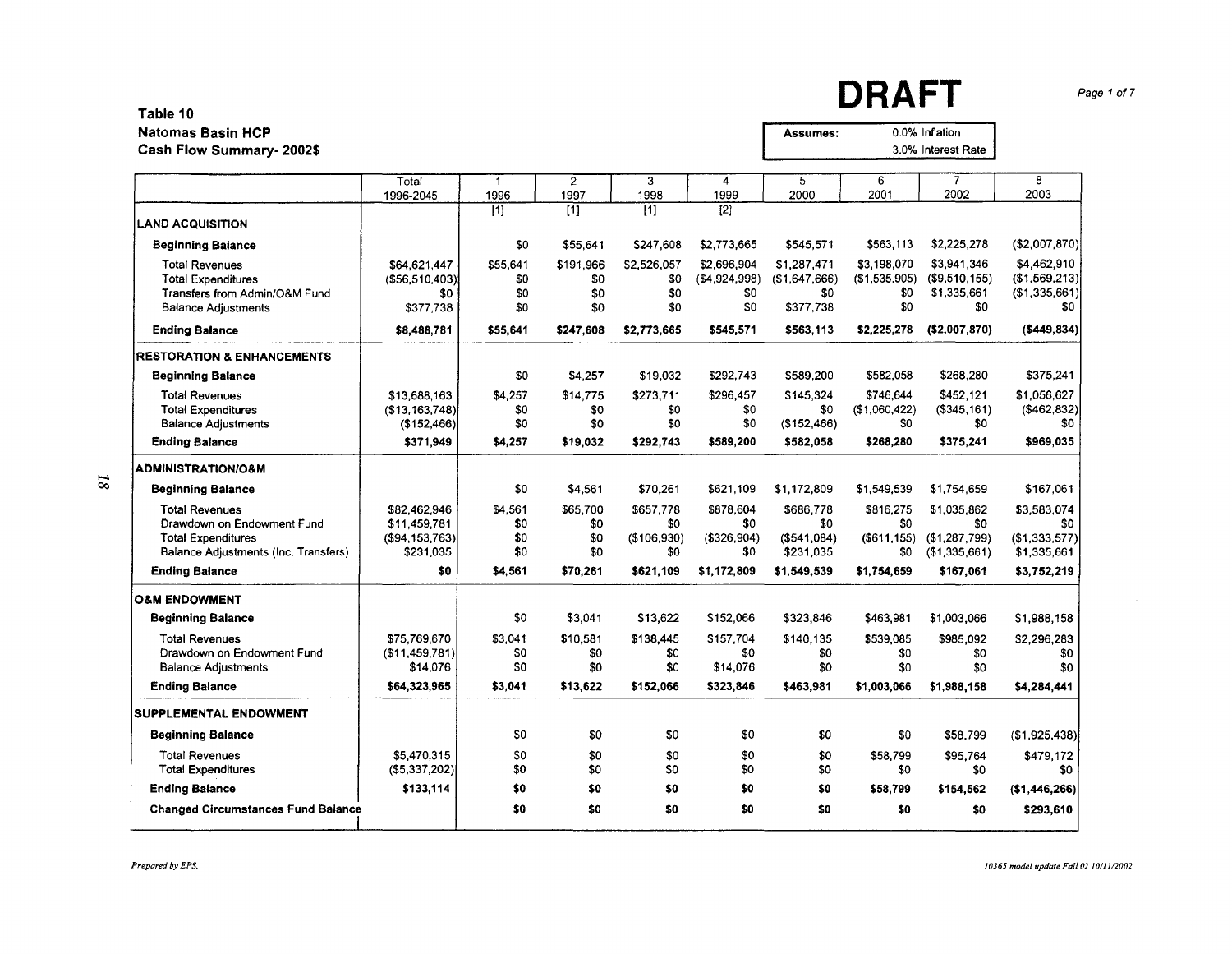### **Table 10**  Table 10<br>Natomas Basin HCP<br>**DRAFT Cash Flow Summary- 2002\$**

|                                                                                                                          | 9<br>2004                                  | 10<br>2005                                 | 11<br>2006                                 | 12<br>2007                                 | 13<br>2008                                 | 14<br>2009                                 | 15<br>2010                                 | 16<br>2011                                 | $\overline{17}$<br>2012                    |
|--------------------------------------------------------------------------------------------------------------------------|--------------------------------------------|--------------------------------------------|--------------------------------------------|--------------------------------------------|--------------------------------------------|--------------------------------------------|--------------------------------------------|--------------------------------------------|--------------------------------------------|
| LAND ACQUISITION                                                                                                         |                                            |                                            |                                            |                                            |                                            |                                            |                                            |                                            |                                            |
| <b>Beginning Balance</b>                                                                                                 | (\$449,834)                                | \$268,582                                  | \$1,001,525                                | \$1,745,626                                | \$2,500,887                                | \$2,897,668                                | \$3,259,870                                | \$3,627,506                                | \$4,000,655                                |
| <b>Total Revenues</b><br><b>Total Expenditures</b><br>Transfers from Admin/O&M Fund<br><b>Balance Adjustments</b>        | \$4,675,471<br>(\$3,957,054)<br>\$0<br>\$0 | \$4,699,365<br>(\$3,966,422)<br>\$0<br>\$0 | \$4,710,522<br>(\$3,966,422)<br>\$0<br>\$0 | \$4,721,684<br>(\$3,966,422)<br>\$0<br>\$0 | \$2,031,014<br>(\$1,634,233)<br>\$0<br>\$0 | \$1,996,436<br>(\$1.634,233)<br>\$0<br>\$0 | \$2,001,869<br>(\$1,634,233)<br>\$0<br>\$0 | \$2,007,383<br>(\$1,634,233)<br>\$0<br>\$0 | \$2,012,981<br>(\$1,634,233)<br>80<br>\$0  |
| <b>Ending Balance</b>                                                                                                    | \$268.582                                  | \$1,001,525                                | \$1,745,626                                | \$2,500,887                                | \$2,897.668                                | \$3,259,870                                | \$3,627,506                                | \$4,000,655                                | \$4,379,403                                |
| <b>RESTORATION &amp; ENHANCEMENTS</b>                                                                                    |                                            |                                            |                                            |                                            |                                            |                                            |                                            |                                            |                                            |
| <b>Beginning Balance</b>                                                                                                 | \$969,035                                  | \$388,778                                  | \$798,517                                  | \$740,514                                  | \$892,652                                  | \$499,371                                  | \$97,832                                   | \$153,105                                  | \$209,539                                  |
| <b>Total Revenues</b><br><b>Total Expenditures</b><br>Balance Adjustments                                                | \$1.104.815<br>(\$1,685,073)<br>\$0        | \$1,095.197<br>( \$685,458)<br>\$0         | \$1,103,802<br>(\$1,161,805)<br>\$0        | \$1,102.584<br>( \$950, 446)<br>\$0        | \$466.622<br>( \$859, 902)<br>\$0          | \$458,363<br>$($ \$859,902)<br>\$0         | \$449,931<br>( \$394.657)<br>\$0           | \$451.091<br>(\$394,657)<br>\$0            | \$452,276<br>( \$394, 657)<br>\$0          |
| <b>Ending Balance</b>                                                                                                    | \$388.778                                  | \$798.517                                  | \$740.514                                  | \$892.652                                  | \$499.371                                  | \$97,832                                   | \$153,105                                  | \$209,539                                  | \$267,158                                  |
| <b>ADMINISTRATION/O&amp;M</b>                                                                                            |                                            |                                            |                                            |                                            |                                            |                                            |                                            |                                            |                                            |
| <b>Beginning Balance</b>                                                                                                 | \$3,752,219                                | \$6,173,247                                | \$8,673,418                                | \$11,193,613                               | \$13,823,241                               | \$14,443,752                               | \$15,035,918                               | \$15,631,890                               | \$16,223,949                               |
| <b>Total Revenues</b><br>Drawdown on Endowment Fund<br><b>Total Expenditures</b><br>Balance Adjustments (Inc. Transfers) | \$3.831.158<br>\$0<br>(\$1,410,131)<br>\$0 | \$3,984,212<br>\$0<br>(\$1,484,040)<br>\$0 | \$4,101,138<br>\$0<br>(\$1,580,943)<br>\$0 | \$4.295.443<br>\$0<br>(\$1,665,814)<br>\$0 | \$2,344,092<br>\$0<br>(\$1,723,582)<br>\$0 | \$2,372,688<br>\$0<br>(\$1,780,522)<br>\$0 | \$2,410,014<br>\$0<br>(\$1,814,042)<br>\$0 | \$2,447,454<br>\$0<br>(\$1,855,395)<br>\$0 | \$2,484,776<br>\$0<br>(\$1,896,981)<br>\$0 |
| <b>Ending Balance</b>                                                                                                    | \$6,173,247                                | \$8,673,418                                | \$11,193,613                               | \$13,823,241                               | \$14,443,752                               | \$15,035,918                               | \$15,631,890                               | \$16,223,949                               | \$16,811,744                               |
| <b>O&amp;M ENDOWMENT</b>                                                                                                 |                                            |                                            |                                            |                                            |                                            |                                            |                                            |                                            |                                            |
| <b>Beginning Balance</b>                                                                                                 | \$4,284,441                                | \$6.725.821                                | \$9,246,121                                | \$11,842,254                               | \$14,516,506                               | \$15.911.282                               | \$17,348,155                               | \$18,828,397                               | \$20,353,320                               |
| <b>Total Revenues</b><br>Drawdown on Endowment Fund<br><b>Balance Adjustments</b>                                        | \$2,441,380<br>\$0<br>\$0                  | \$2,520,300<br>\$0<br>\$0                  | \$2,596.134<br>\$0<br>\$0                  | \$2,674,252<br>\$0<br>\$0                  | \$1,394,776<br>\$0<br>\$0                  | \$1,436,873<br>\$0<br>\$0                  | \$1,480,242<br>\$0<br>\$0                  | \$1,524,923<br>\$0<br>\$0                  | \$1,570,955<br>\$0<br>\$0                  |
| <b>Ending Balance</b>                                                                                                    | \$6,725,821                                | \$9.246.121                                | \$11,842,254                               | \$14,516,506 \$15,911,282                  |                                            | \$17,348,155                               | \$18,828,397                               | \$20,353,320                               | \$21,924,275                               |
| SUPPLEMENTAL ENDOWMENT                                                                                                   |                                            |                                            |                                            |                                            |                                            |                                            |                                            |                                            |                                            |
| <b>Beginning Balance</b>                                                                                                 | (\$1,739.876)                              | (\$1,547,994)                              | (\$1,355,658)                              | (\$1,163,322)                              | (\$970.986)                                | (\$891,741)                                | (\$812,495)                                | (\$733,249)                                | $($ \$654,003)                             |
| <b>Total Revenues</b><br><b>Total Expenditures</b>                                                                       | \$495.492<br>(\$2,080,000)                 | \$496.665<br>( \$293,610)                  | \$496.665<br>(\$303,610)                   | \$496,665<br>( \$304.329)                  | \$204.634<br>( \$304, 329)                 | \$204,634<br>(\$304,329)                   | \$204.634<br>(\$125,389)                   | \$204,634<br>(\$125,389)                   | \$204,634<br>(\$125,389)                   |
| <b>Ending Balance</b>                                                                                                    | ( \$3,324,384)                             | (\$1,344,939)                              | (\$1,162,603)                              | ( \$970, 986)                              | (\$1,070,681)                              | ( \$991, 435)                              | ( \$733, 249)                              | ( \$654, 003)                              | ( \$574, 758]                              |
| <b>Changed Circumstances Fund Balance</b>                                                                                | \$606,029                                  | \$928,539                                  | \$1,260,724                                | \$1,602,875                                | \$1,776,350                                | \$1,955,029                                | \$2,139,069                                | \$2,328,630                                | \$2,523,877                                |

*Prepared by EPS 10365 model update Fall 021011112002* 

Page 2 of 7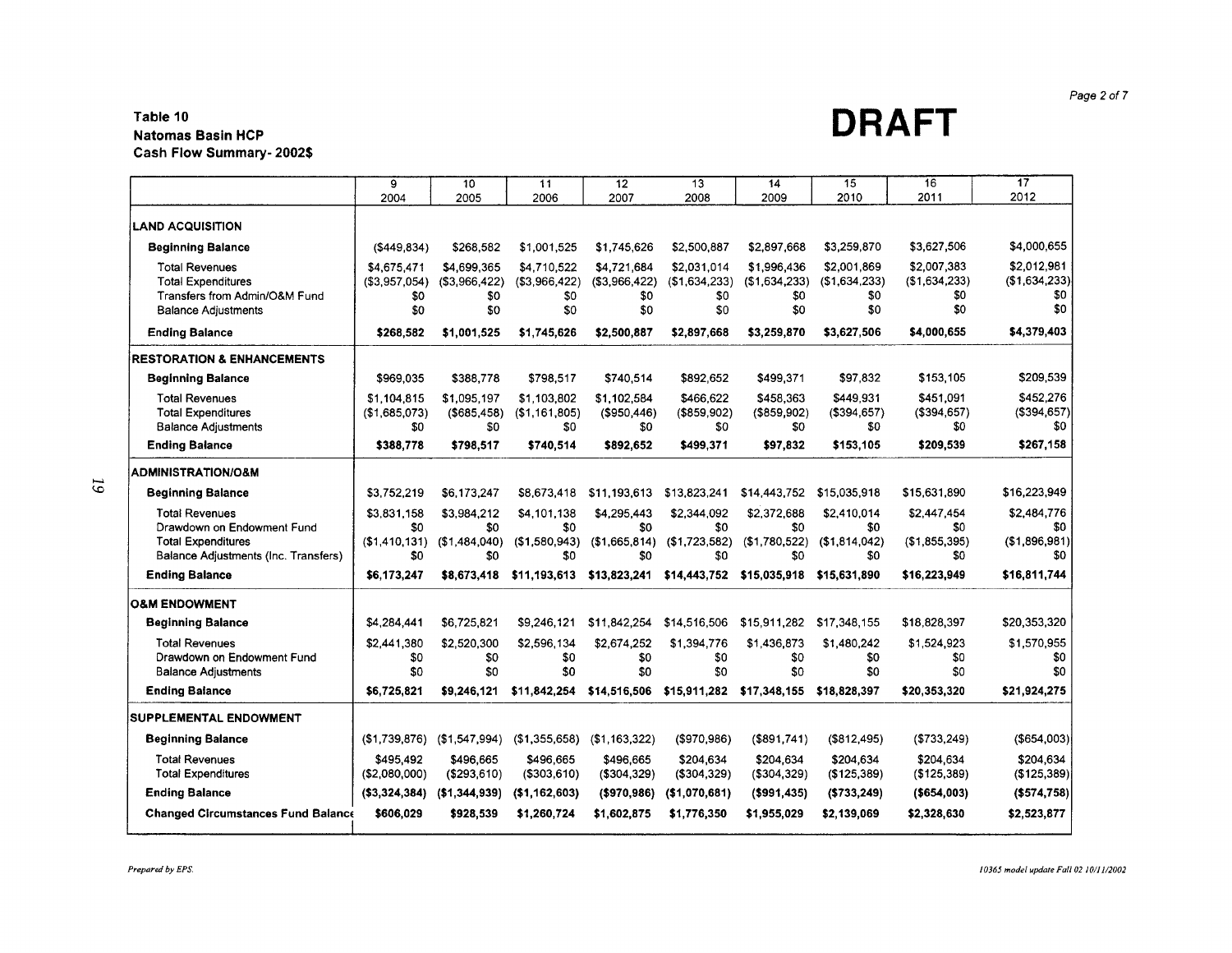### Table 10 Natomas Basin HCP Cash Flow Summary- 2002\$

|                                                                                                                                                   | 18<br>2013                                                 | $\overline{19}$<br>2014                                    | 20<br>2015                                                 | $\overline{21}$<br>2016                                   | 22<br>2017                                                  | 23<br>2018                                                 | 24<br>2019                                                  | 25<br>2020                                                 |
|---------------------------------------------------------------------------------------------------------------------------------------------------|------------------------------------------------------------|------------------------------------------------------------|------------------------------------------------------------|-----------------------------------------------------------|-------------------------------------------------------------|------------------------------------------------------------|-------------------------------------------------------------|------------------------------------------------------------|
| <b>ILAND ACQUISITION</b>                                                                                                                          |                                                            |                                                            |                                                            |                                                           |                                                             |                                                            |                                                             |                                                            |
| <b>Beginning Balance</b>                                                                                                                          | \$4,379,403                                                | \$4,659,012                                                | \$4,931,328                                                | \$5,207,729                                               | \$5,488,275                                                 | \$5,642,593                                                | \$5,796,911                                                 | \$5,951,229                                                |
| <b>Total Revenues</b><br><b>Total Expenditures</b><br>Transfers from Admin/O&M Fund<br><b>Balance Adjustments</b>                                 | \$1,252,809<br>(\$973,199)<br>\$O<br>\$0                   | \$1.245.515<br>(\$973,199)<br>\$0<br>\$0                   | \$1,249,600<br>( \$973, 199)<br>\$0<br>\$0                 | \$1,253,746<br>( \$973, 199)<br>\$0<br>\$0                | \$1,127,517<br>( \$973, 199)<br>\$0<br>\$0                  | \$1,127,517<br>$($ \$973,199 $)$<br>\$0<br>\$0             | \$1,127,517<br>( \$973, 199)<br>\$0<br>\$0                  | \$1,127,517<br>( \$973, 199)<br>\$0<br>\$0                 |
| <b>Ending Balance</b>                                                                                                                             | \$4,659,012                                                | \$4,931,328                                                | \$5,207,729                                                | \$5,488,275                                               | \$5,642,593                                                 | \$5,796,911                                                | \$5,951,229                                                 | \$6,105,547                                                |
| <b>RESTORATION &amp; ENHANCEMENTS</b>                                                                                                             |                                                            |                                                            |                                                            |                                                           |                                                             |                                                            |                                                             |                                                            |
| <b>Beginning Balance</b>                                                                                                                          | \$267,158                                                  | \$170,488                                                  | \$71,788                                                   | \$102,885                                                 | \$134,634                                                   | \$164,223                                                  | \$193.812                                                   | \$223,400                                                  |
| <b>Total Revenues</b><br><b>Total Expenditures</b><br><b>Balance Adjustments</b>                                                                  | \$272,324<br>(\$368,994)<br>\$0                            | \$270,294<br>( \$368.994)<br>\$0                           | \$268,221<br>( \$237, 125)<br>\$0                          | \$268,874<br>(\$237,125)<br>\$0                           | \$266,714<br>(\$237, 125)<br>\$0                            | \$266,714<br>( \$237, 125)<br>\$0                          | \$266,714<br>(\$237,125)<br>\$0                             | \$266,714<br>( \$237, 125)<br>\$0                          |
| Ending Balance                                                                                                                                    | \$170,488                                                  | \$71,788                                                   | \$102,885                                                  | \$134,634                                                 | \$164,223                                                   | \$193,812                                                  | \$223,400                                                   | \$252,989                                                  |
| ADMINISTRATION/O&M                                                                                                                                |                                                            |                                                            |                                                            |                                                           |                                                             |                                                            |                                                             |                                                            |
| <b>Beginning Balance</b>                                                                                                                          | \$16,811,744                                               | \$16,812,353                                               | \$16,786,109                                               | \$16,767,220                                              | \$16,730,436                                                | \$16,674,952                                               | \$16,599,930                                                | \$16,504,500                                               |
| <b>Total Revenues</b><br>Drawdown on Endowment Fund<br><b>Total Expenditures</b><br>Balance Adjustments (Inc. Transfers)<br><b>Ending Balance</b> | \$1,932,213<br>\$0<br>(\$1,931,604)<br>\$O<br>\$16,812,353 | \$1,940,228<br>\$0<br>(\$1,966,472)<br>\$0<br>\$16,786,109 | \$1,982,496<br>\$0<br>(\$2,001,385)<br>\$0<br>\$16,767,220 | \$1,993,578<br>\$0<br>(\$2,030,362)<br>80<br>\$16,730,436 | \$2,004,123<br>\$0<br>( \$2,059,607)<br>\$0<br>\$16,674,952 | \$2,014,107<br>SO.<br>( \$2.089.128)<br>S0<br>\$16,599,930 | \$2.023.504<br>\$0<br>(S2, 118, 934)<br>\$0<br>\$16,504,500 | \$2,032,290<br>\$0<br>(\$2,149,033)<br>\$0<br>\$16,387,757 |
|                                                                                                                                                   |                                                            |                                                            |                                                            |                                                           |                                                             |                                                            |                                                             |                                                            |
| <b>O&amp;M ENDOWMENT</b><br><b>Beginning Balance</b>                                                                                              | \$21.924.275                                               | \$23,157,193                                               | \$24,427,406                                               | \$25,736,045                                              | \$27,084,277                                                | \$28,473,302                                               | \$29.904.358                                                | \$31,378,720                                               |
| <b>Total Revenues</b><br>Drawdown on Endowment Fund<br><b>Balance Adjustments</b>                                                                 | \$1,232,918<br>\$0<br>\$0                                  | \$1,270,213<br>\$0<br>\$0                                  | \$1,308,640<br>\$0<br>\$0                                  | \$1,348,232<br>\$0<br>\$0                                 | \$1,389,025<br>\$0<br>\$0                                   | \$1,431,056<br>\$0<br>\$0                                  | \$1,474,362<br>\$0<br>\$0                                   | \$1,518,983<br>\$0<br>\$0                                  |
| <b>Ending Balance</b>                                                                                                                             | \$23,157,193                                               | \$24.427.406                                               | \$25.736.045                                               | \$27,084,277                                              | \$28,473.302                                                | \$29,904,358                                               | \$31.378.720                                                | \$32,897,703                                               |
| <b>SUPPLEMENTAL ENDOWMENT</b>                                                                                                                     |                                                            |                                                            |                                                            |                                                           |                                                             |                                                            |                                                             |                                                            |
| <b>Beginning Balance</b>                                                                                                                          | (\$574,758)                                                | (\$527,566)                                                | $($ \$480,375)                                             | ( \$433, 183)                                             | (\$385,992)                                                 | $($ \$338,801)                                             | (\$291,609)                                                 | ( \$244, 418)                                              |
| <b>Total Revenues</b><br><b>Total Expenditures</b>                                                                                                | \$121,861<br>(\$125,389)                                   | \$121,861<br>(\$125,389)                                   | \$121,861<br>(\$74,670)                                    | \$121,861<br>(\$74,670)                                   | \$121,861<br>(\$74,670)                                     | \$121,861<br>(\$74,670)                                    | \$121,861<br>(\$74,670)                                     | \$121,861<br>( \$74, 670)                                  |
| <b>Ending Balance</b>                                                                                                                             | ( \$578, 285)                                              | ( \$531,094)                                               | (\$433,183)                                                | ( \$385, 992)                                             | ( \$338, 801)                                               | ( \$291, 609)                                              | ( \$244, 418)                                               | (\$197,226)                                                |
| <b>Changed Circumstances Fund Balance</b>                                                                                                         | \$2,674,264                                                | \$2,829,161                                                | \$2,988,706                                                | \$3,153,037                                               | \$3,322,299                                                 | \$3,496,638                                                | \$3,676,207                                                 | \$3,861,163                                                |

 $\tilde{c}$ 

*Prepared by EPS.* 

**DRAFT**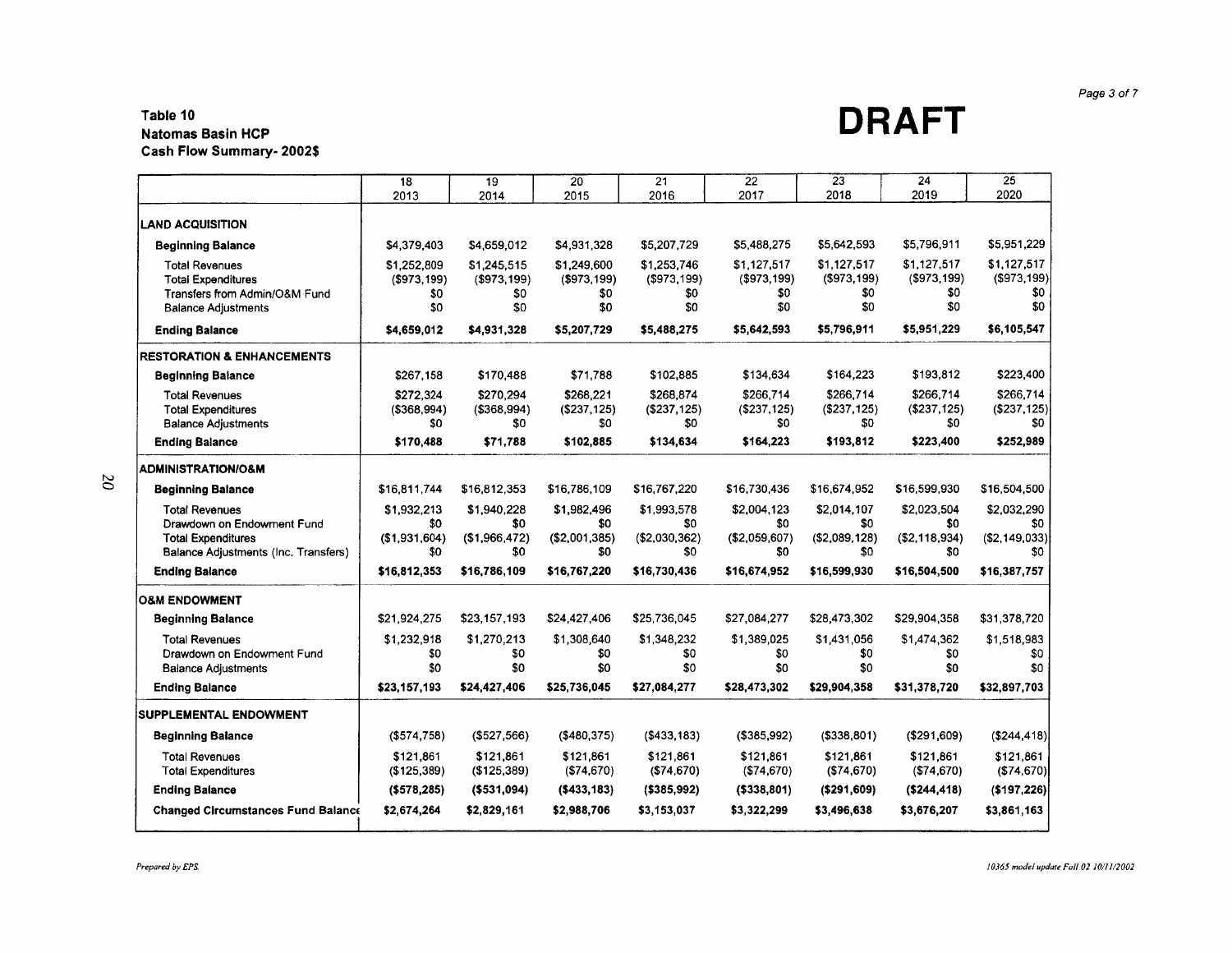### **Table 10**  Table 10<br>Natomas Basin HCP<br>**DRAFT Cash Flow Summary- 2002\$**

|                                       |                   |                         |                   |                         |                   |                                        |                         | $\overline{33}$ | 34             |
|---------------------------------------|-------------------|-------------------------|-------------------|-------------------------|-------------------|----------------------------------------|-------------------------|-----------------|----------------|
|                                       | 26<br>2021        | $\overline{27}$<br>2022 | 28<br>2023        | $\overline{29}$<br>2024 | 30<br>2025        | 31<br>2026                             | $\overline{32}$<br>2027 | 2028            | 2029           |
|                                       |                   |                         |                   |                         |                   |                                        |                         |                 |                |
| <b>LAND ACQUISITION</b>               |                   |                         |                   |                         |                   |                                        |                         |                 |                |
| <b>Beginning Balance</b>              | \$6,105,547       | \$6,259,865             | \$6.414.183       | \$6,568,501             | \$6,722,819       | \$6,877,137                            | \$7,361,264             | \$8,488.781     | \$8,488,781    |
| <b>Total Revenues</b>                 | \$1,127,517       | \$1,127,517             | \$1,127,517       | \$1.127.517             | \$1,127,517       | \$1,127,517                            | \$1.127.517             | \$0             | \$0            |
| <b>Total Expenditures</b>             | $($ \$973,199 $)$ | $($ \$973,199 $)$       | $($ \$973,199 $)$ | $($ \$973,199 $)$       | $($ \$973,199 $)$ | ( \$643, 391)                          | \$0                     | \$0             | \$0            |
| Transfers from Admin/O&M Fund         | \$0               | 80                      | \$0               | \$0                     | \$0               | \$0                                    | \$0                     | \$0             | \$0            |
| <b>Balance Adjustments</b>            | \$0               | \$0                     | \$0               | \$0                     | \$0               | \$0                                    | \$0                     | \$0             | \$0            |
| <b>Ending Balance</b>                 | \$6,259,865       | \$6,414,183             | \$6,568,501       | \$6,722,819             | \$6,877,137       | \$7,361,264                            | \$8,488,781             | \$8,488,781     | \$8,488,781    |
| <b>RESTORATION &amp; ENHANCEMENTS</b> |                   |                         |                   |                         |                   |                                        |                         |                 |                |
| <b>Beginning Balance</b>              | \$252,989         | \$282,578               | \$312,167         | \$341,755               | \$371,344         | \$400,933                              | \$443,326               | \$510.698       | \$377,149      |
| <b>Total Revenues</b>                 | \$266.714         | \$266.714               | \$266.714         | \$266.714               | \$266.714         | \$266,714                              | \$266.714               | \$0             | \$0            |
| <b>Total Expenditures</b>             | (\$237, 125)      | (\$237, 125)            | (\$237, 125)      | ( \$237, 125)           | (\$237, 125)      | (\$224,321)                            | (\$199,342)             | (\$133,549)     | ( \$5,200)     |
| <b>Balance Adjustments</b>            | \$0               | \$0                     | \$0               | \$O.                    | \$0               | \$0                                    | \$0                     | \$0             | \$0            |
| <b>Ending Balance</b>                 | \$282,578         | \$312,167               | \$341,755         | \$371,344               | \$400.933         | \$443.326                              | \$510,698               | \$377,149       | \$371,949      |
| <b>ADMINISTRATION/O&amp;M</b>         |                   |                         |                   |                         |                   |                                        |                         |                 |                |
| <b>Beginning Balance</b>              | \$16,387,757      | \$16,248,758            | \$16,086,526      | \$15,900,042            | \$15,688,249      | \$15,450,048                           | \$15,182,424            | \$14,880,477    | \$13,708,446   |
| <b>Total Revenues</b>                 | \$2,040,436       | \$2,047,915             | \$2,054,696       | \$2,060,750             | \$2,066,045       | \$2,065,082                            | \$2,052,573             | \$1,188,722     | \$1,153,561    |
| Drawdown on Endowment Fund            | \$0               | \$0                     | \$0               | \$0                     | 50                | \$0                                    | \$0                     | \$0             | \$0            |
| <b>Total Expenditures</b>             | (\$2,179,435)     | (\$2,210,147)           | (\$2,241,180)     | (\$2,272,543)           | (\$2,304,246)     | (\$2,332,706)                          | (\$2,354,519)           | (\$2,360,753)   | ( \$2,360,753) |
| Balance Adjustments (Inc. Transfers)  | \$0               | \$0                     | \$0               | \$0                     | \$0               | \$0                                    | \$0                     | \$0             | \$0            |
| <b>Ending Balance</b>                 | \$16,248,758      | \$16,086,526            | \$15,900,042      | \$15,688,249            |                   | \$15,450,048 \$15,182,424 \$14,880,477 |                         | \$13,708,446    | \$12,501,254   |
| <b>O&amp;M ENDOWMENT</b>              |                   |                         |                   |                         |                   |                                        |                         |                 |                |
| <b>Beginning Balance</b>              | \$32.897.703      | \$34,462,660            | \$36,074,988      | \$37.736.123            | \$39,447,549      | \$41,210,791                           | \$43,027,423            | \$44,899,067    | \$46,259,901   |
| <b>Total Revenues</b>                 | \$1,564,957       | \$1,612,327             | \$1,661,135       | \$1,711,425             | \$1,763,242       | \$1,816,632                            | \$1.871.644             | \$1,360,834     | \$1,402,214    |
| Drawdown on Endowment Fund            | \$0               | \$0                     | \$0               | \$0                     | \$0               | \$0                                    | \$0                     | \$0             | \$0            |
| <b>Balance Adjustments</b>            | \$0               | \$0                     | \$0               | \$O                     | \$0               | \$0                                    | \$0                     | \$0             | \$0            |
| Ending Balance                        | \$34,462,660      | \$36,074,988            | \$37.736.123      | \$39,447,549            | \$41,210,791      | \$43,027,423                           | \$44,899.067            | \$46,259,901    | \$47.662.115   |
| <b>SUPPLEMENTAL ENDOWMENT</b>         |                   |                         |                   |                         |                   |                                        |                         |                 |                |
| <b>Beginning Balance</b>              | (\$197,226)       | (\$150,035)             | (\$102,843)       | ( \$55,652)             | (\$8,460)         | \$38,731                               | \$85,922                | \$133.114       | \$133.114      |
| <b>Total Revenues</b>                 | \$121.861         | \$121,861               | \$121.861         | \$121.861               | \$121,861         | \$121.861                              | \$121.861               | \$0             | \$0            |
| <b>Total Expenditures</b>             | ( \$74, 670)      | (\$74,670)              | (\$74,670)        | ( \$74, 670)            | ( \$74, 670)      | (\$74,670)                             | ( \$74, 670)            | ( \$74, 670)    | (\$74,670)     |
| <b>Ending Balance</b>                 | (\$150,035)       | (\$102,843)             | ( \$55, 652)      | ( \$8,460)              | \$38,731          | \$85,922                               | \$133,114               | \$58,444        | \$58,444       |
| Changed Circumstances Fund Balance    | \$4,051,668       | \$4,247,888             | \$4,449,994       | \$4,658,164             | \$4,872,579       | \$5,093,427                            | \$5,320,899             | \$5,480,526     | \$5,644,942    |

Page 4 of 7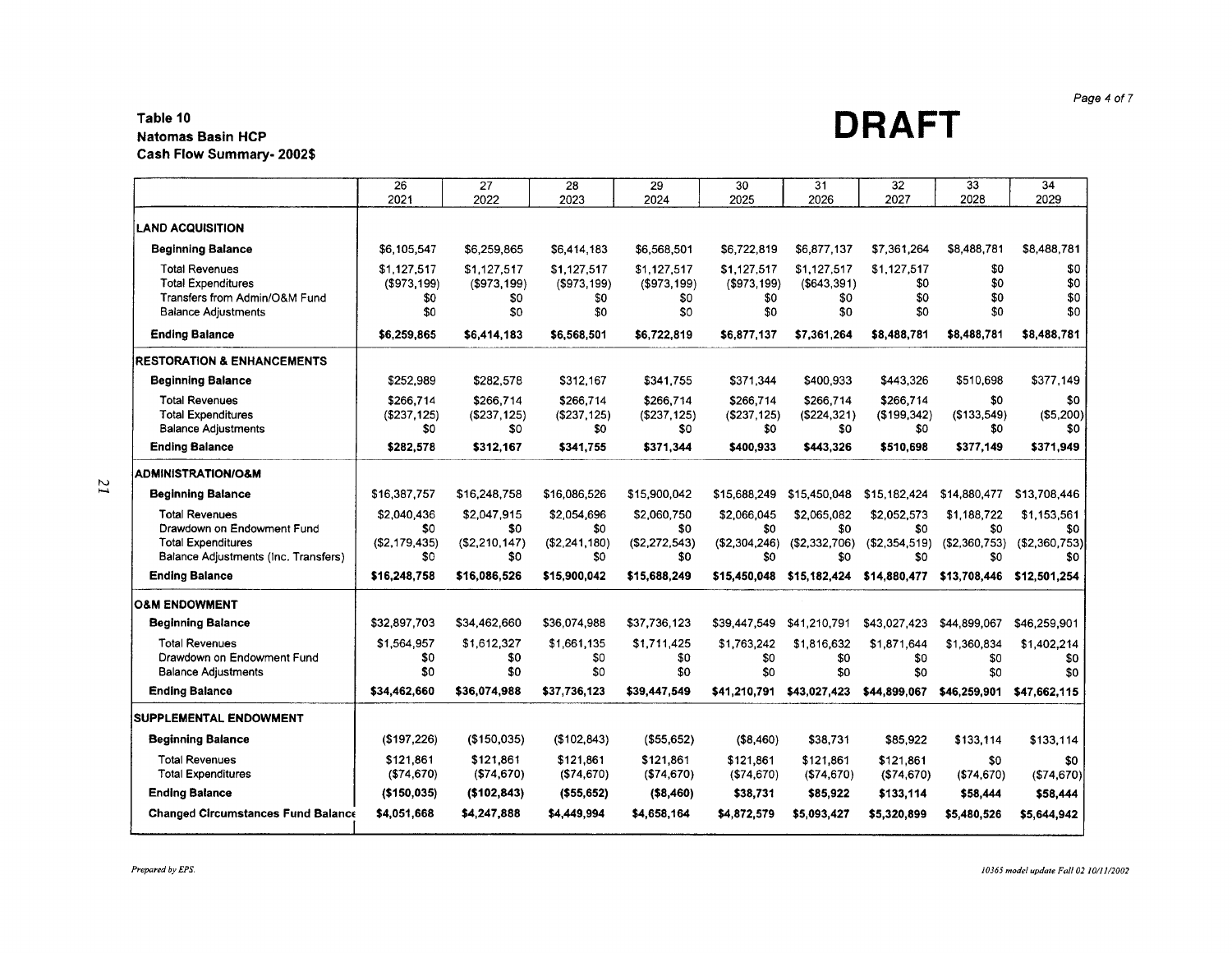### Table 10<br>Natomas Basin HCP Cash Flow Summary- 2002\$

|                                           | $\overline{35}$<br>2030 | $\overline{36}$<br>2031 | $\overline{37}$<br>2032 | $\overline{38}$<br>2033 | 39<br>2034    | 40<br>2035    | $\overline{41}$<br>2036 | 42<br>2037     | $\overline{43}$<br>2038 |
|-------------------------------------------|-------------------------|-------------------------|-------------------------|-------------------------|---------------|---------------|-------------------------|----------------|-------------------------|
|                                           |                         |                         |                         |                         |               |               |                         |                |                         |
| <b>LAND ACQUISITION</b>                   |                         |                         |                         |                         |               |               |                         |                |                         |
| <b>Beginning Balance</b>                  | \$8,488,781             | \$8,488,781             | \$8,488,781             | \$8,488,781             | \$8.488,781   | \$8.488.781   | \$8.488.781             | \$8,488,781    | \$8,488,781             |
| <b>Total Revenues</b>                     | \$0                     | \$0                     | \$0                     | \$0                     | \$0           | \$0           | \$0                     | \$0            | \$0                     |
| <b>Total Expenditures</b>                 | \$0                     | \$0                     | \$0                     | \$0                     | \$0           | \$0           | \$0                     | \$0            | \$0                     |
| Transfers from Admin/O&M Fund             | \$0                     | \$0                     | \$0                     | \$0                     | \$0           | SO.           | \$0                     | \$0            | \$0                     |
| <b>Balance Adjustments</b>                | \$0                     | \$0                     | \$0                     | \$0                     | \$0           | \$0           | \$O.                    | \$0            | \$0                     |
| <b>Ending Balance</b>                     | \$8,488,781             | \$8,488,781             | \$8,488,781             | \$8,488,781             | \$8,488.781   | \$8,488.781   | \$8,488.781             | \$8,488,781    | \$8,488,781             |
| <b>RESTORATION &amp; ENHANCEMENTS</b>     |                         |                         |                         |                         |               |               |                         |                |                         |
| <b>Beginning Balance</b>                  | \$371.949               | \$371,949               | \$371,949               | \$371,949               | \$371,949     | \$371,949     | \$371.949               | \$371,949      | \$371,949               |
| <b>Total Revenues</b>                     | \$0                     | \$0                     | \$0                     | \$0                     | \$0           | \$0           | \$0                     | \$0            | \$0                     |
| <b>Total Expenditures</b>                 | \$0                     | \$0                     | \$0                     | \$0                     | \$0           | \$0           | \$0                     | \$0            | \$0                     |
| <b>Balance Adjustments</b>                | \$0                     | S0                      | \$0                     | \$0                     | \$0           | \$0           | \$0                     | \$0            | \$0                     |
| <b>Ending Balance</b>                     | \$371,949               | \$371,949               | \$371,949               | \$371,949               | \$371,949     | \$371,949     | \$371,949               | \$371,949      | \$371,949               |
| <b>ADMINISTRATION/O&amp;M</b>             |                         |                         |                         |                         |               |               |                         |                |                         |
| <b>Beginning Balance</b>                  | \$12,501,254            | \$11,257,846            | \$9,977,135             | \$8,658,004             | \$7,299,298   | \$5,899,831   | \$4,458,381             | \$2,973,686    | \$1,444,451             |
| <b>Total Revenues</b>                     | \$1,117,345             | \$1,080,043             | \$1,041,622             | \$1,002,048             | \$961,287     | \$919,303     | \$876,059               | \$831,518      | \$785,641               |
| Drawdown on Endowment Fund                | \$0                     | \$0                     | \$0                     | \$0                     | \$0           | \$0           | \$0                     | S٥             | \$130,661               |
| <b>Total Expenditures</b>                 | (\$2,360,753)           | (\$2,360,753)           | (\$2,360,753)           | ( \$2,360,753)          | (\$2,360,753) | (\$2,360,753) | (\$2,360,753)           | ( \$2,360,753) | (\$2,360,753)           |
| Balance Adjustments (Inc. Transfers)      | \$0                     | \$0                     | \$0                     | \$0                     | \$0           | \$0           | \$0                     | \$0            | \$0                     |
| <b>Ending Balance</b>                     | \$11,257,846            | \$9,977,135             | \$8,658,004             | \$7,299,298             | \$5,899,831   | \$4,458,381   | \$2,973,686             | \$1,444,451    | \$0                     |
| <b>O&amp;M ENDOWMENT</b>                  |                         |                         |                         |                         |               |               |                         |                |                         |
| <b>Beginning Balance</b>                  | \$47,662,115            | \$49,106,972            | \$50,595,774            | \$52,129,865            | \$53,710,626  | \$55,339,485  | \$57,017,912            | \$58,747,421   | \$60,529,574            |
| <b>Total Revenues</b>                     | \$1,444,857             | \$1,488,802             | \$1,534,090             | \$1,580.762             | \$1,628.859   | \$1,678,426   | \$1,729,509             | \$1,782,153    | \$1,836,407             |
| Drawdown on Endowment Fund                | \$0                     | \$0                     | \$0                     | \$0                     | \$0           | \$0           | \$0                     | \$0            | (\$130,661)             |
| <b>Balance Adjustments</b>                | \$0                     | \$0                     | \$0                     | \$0                     | \$0           | \$0           | \$0                     | \$0            | \$0                     |
| <b>Ending Balance</b>                     | \$49,106,972            | \$50,595,774            | \$52,129,865            | \$53,710,626            | \$55,339,485  | \$57,017,912  | \$58,747,421            | \$60,529,574   | \$62,235,320            |
| <b>SUPPLEMENTAL ENDOWMENT</b>             |                         |                         |                         |                         |               |               |                         |                |                         |
| <b>Beginning Balance</b>                  | \$133,114               | \$133,114               | \$133,114               | \$133,114               | \$133.114     | \$133.114     | \$133,114               | \$133,114      | \$133,114               |
| <b>Total Revenues</b>                     | \$0                     | \$0                     | \$0                     | \$0                     | \$0           | \$0           | \$0                     | \$0            | \$0                     |
| <b>Total Expenditures</b>                 | \$0                     | \$0                     | \$0                     | \$0                     | \$0           | \$0           | \$0                     | \$0            | \$0                     |
| <b>Ending Balance</b>                     | \$133,114               | \$133,114               | \$133,114               | \$133,114               | \$133,114     | \$133,114     | \$133,114               | \$133.114      | \$133,114               |
| <b>Changed Circumstances Fund Balance</b> | \$5,814,290             | \$5,988,719             | \$6,168,381             | \$6,353,432             | \$6,544,035   | \$6,740,356   | \$6,942.567             | \$7,150,844    | \$7,365,369             |
|                                           |                         |                         |                         |                         |               |               |                         |                |                         |

 $\overline{z}$ 

Page 5 of 7

DRAFT

*Prepared by EPS. 10365 model update Fall 02 1011 J/2002*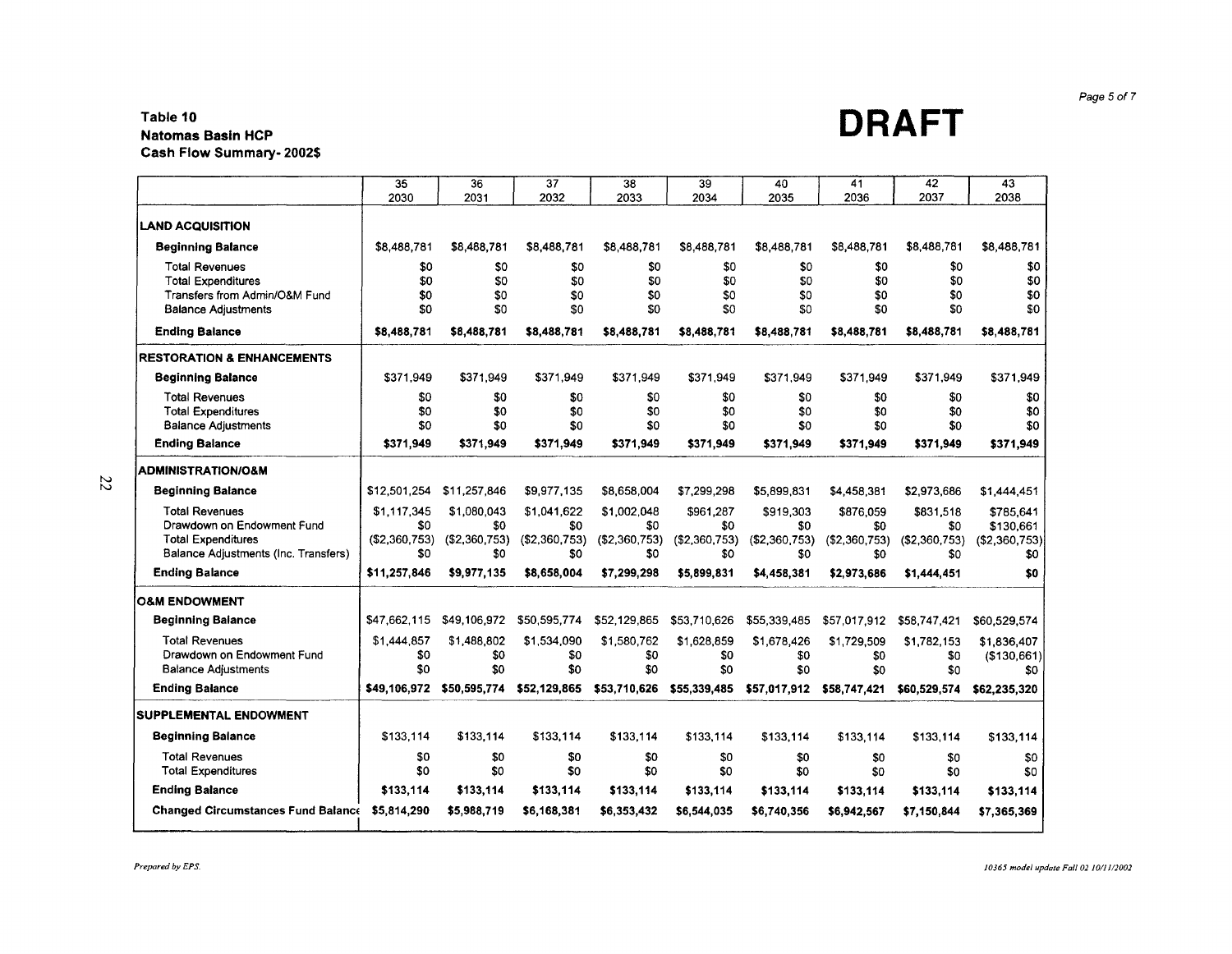### Table 10<br>Natomas Basin HCP Cash Flow Summary· 2002\$

|                                                                                   | 44                                  | 45                                  | 46                                  | 47                                  | 48                                   | 49                                  | 50                                  | 51                                  | 52                                  |
|-----------------------------------------------------------------------------------|-------------------------------------|-------------------------------------|-------------------------------------|-------------------------------------|--------------------------------------|-------------------------------------|-------------------------------------|-------------------------------------|-------------------------------------|
|                                                                                   | 2039                                | 2040                                | 2041                                | 2042                                | 2043                                 | 2044                                | 2045                                | 2046                                | 2047                                |
| <b>LAND ACQUISITION</b>                                                           |                                     |                                     |                                     |                                     |                                      |                                     |                                     |                                     |                                     |
| <b>Beginning Balance</b>                                                          | \$8,488,781                         | \$8,488,781                         | \$8,488,781                         | \$8,488,781                         | \$8,488,781                          | \$8,488,781                         | \$8,488,781                         | \$8,488,781                         | \$8,488,781                         |
| <b>Total Revenues</b><br><b>Total Expenditures</b>                                | \$0<br>\$0                          | \$0<br>\$0                          | \$0<br>\$0                          | \$0<br>\$0                          | \$0<br>\$0                           | \$0<br>\$0                          | \$0<br>\$0                          | \$0<br>\$0                          | \$0<br>\$0                          |
| Transfers from Admin/O&M Fund<br><b>Balance Adjustments</b>                       | \$0<br>\$0                          | \$0<br>\$0                          | \$0<br>\$0                          | \$0<br>\$0                          | \$0<br>30                            | \$0<br>\$0                          | \$0<br>\$0                          | \$0<br>\$0                          | \$0<br>\$0                          |
| <b>Ending Balance</b>                                                             | \$8,488,781                         | \$8,488,781                         | \$8,488,781                         | \$8,488.781                         | \$8,488,781                          | \$8,488,781                         | \$8,488,781                         | \$8,488,781                         | \$8,488,781                         |
| <b>RESTORATION &amp; ENHANCEMENTS</b>                                             |                                     |                                     |                                     |                                     |                                      |                                     |                                     |                                     |                                     |
| <b>Beginning Balance</b>                                                          | \$371,949                           | \$371,949                           | \$371,949                           | \$371,949                           | \$371,949                            | \$371,949                           | \$371,949                           | \$371,949                           | \$371,949                           |
| <b>Total Revenues</b><br><b>Total Expenditures</b>                                | SO.<br>\$O                          | \$0<br>\$0                          | \$0<br>\$0                          | \$0<br>\$0                          | SO.<br>\$0                           | \$0<br>\$0                          | \$O<br>\$0                          | \$0<br>\$0                          | \$0<br>\$0                          |
| <b>Balance Adjustments</b>                                                        | \$0                                 | \$0                                 | \$0                                 | \$O                                 | \$0                                  | \$0                                 | \$0                                 | \$0                                 | \$0                                 |
| <b>Ending Balance</b>                                                             | \$371,949                           | \$371,949                           | \$371.949                           | \$371,949                           | \$371,949                            | \$371,949                           | \$371,949                           | \$371,949                           | \$371,949                           |
| <b>ADMINISTRATION/O&amp;M</b>                                                     |                                     |                                     |                                     |                                     |                                      |                                     |                                     |                                     |                                     |
| <b>Beginning Balance</b>                                                          | \$0                                 | \$0                                 | \$0                                 | \$0                                 | \$0                                  | \$0                                 | \$0                                 | \$0                                 | \$0                                 |
| <b>Total Revenues</b>                                                             | \$742,308                           | \$742,308                           | \$742,308                           | \$742,308                           | \$742,308                            | \$742,308                           | \$742,308                           | \$742,308                           | \$742,308                           |
| Drawdown on Endowment Fund                                                        | \$1,618,446                         | \$1,618,446                         | \$1,618,446                         | \$1,618,446                         | \$1,618,446                          | \$1,618,446                         | \$1,618,446                         | \$1,618,446                         | \$1,618,446                         |
| <b>Total Expenditures</b><br>Balance Adjustments (Inc. Transfers)                 | (\$2,360,753)<br>\$0                | (\$2,360,753)<br>\$0                | ( \$2.360, 753)<br>\$0              | (\$2,360,753)<br>\$0                | ( \$2,360,753)<br>\$0                | ( \$2,360,753)<br>\$0               | (\$2,360,753)<br>\$0                | (\$2,360,753)<br>\$0                | (\$2,360,753)<br>80                 |
| <b>Ending Balance</b>                                                             | \$0                                 | \$0                                 | \$0                                 | \$0                                 | \$0                                  | \$0                                 | \$0                                 | \$0                                 | \$0                                 |
| <b>O&amp;M ENDOWMENT</b>                                                          |                                     |                                     |                                     |                                     |                                      |                                     |                                     |                                     |                                     |
| <b>Beginning Balance</b>                                                          | \$62,235,320                        | \$62,505,274                        | \$62,784,180                        | \$63,072,342                        | \$63,370,072                         | \$63,677,693                        | \$63,995,542                        | \$64,323,965                        | \$64,663,321                        |
| <b>Total Revenues</b><br>Drawdown on Endowment Fund<br><b>Balance Adjustments</b> | \$1,888,400<br>(\$1,618,446)<br>\$0 | \$1,897,352<br>(\$1,618,446)<br>\$0 | \$1,906,607<br>(\$1,618,446)<br>\$0 | \$1,916,175<br>(\$1,618,446)<br>\$0 | \$1,926,067<br>( \$1,618,446)<br>\$0 | \$1,936,295<br>(\$1,618,446)<br>SO. | \$1.946.869<br>(\$1,618,446)<br>\$0 | \$1,957,802<br>(\$1,618,446)<br>\$0 | \$1,939,900<br>(\$1,618,446)<br>\$0 |
| <b>Ending Balance</b>                                                             | \$62,505,274                        | \$62,784,180                        | \$63,072,342                        | \$63,370,072                        | \$63,677,693                         | \$63,995,542                        | \$64,323,965                        | \$64.663.321                        | \$64,984,775                        |
| SUPPLEMENTAL ENDOWMENT                                                            |                                     |                                     |                                     |                                     |                                      |                                     |                                     |                                     |                                     |
| <b>Beginning Balance</b>                                                          | \$133,114                           | \$133.114                           | \$133,114                           | \$133,114                           | \$133,114                            | \$133,114                           | \$133,114                           | \$133,114                           | \$133,114                           |
| <b>Total Revenues</b><br><b>Total Expenditures</b>                                | \$0<br>\$0                          | \$0<br>\$0                          | \$0<br>\$0                          | \$0<br>\$0                          | \$0<br>\$0                           | \$0<br>\$0                          | \$0<br>\$0                          | \$0<br>\$0                          | \$0<br>\$0                          |
| <b>Ending Balance</b>                                                             | \$133,114                           | \$133,114                           | \$133,114                           | \$133,114                           | \$133,114                            | \$133,114                           | \$133,114                           | \$133,114                           | \$133,114                           |
| <b>Changed Circumstances Fund Balance</b>                                         | \$7,586,330                         | \$7,813,920                         | \$8,048,338                         | \$8,289,788                         | \$8,538,481                          | \$8,794,636                         | \$9,058.475                         | \$9.330.229                         | \$9,610,136                         |

Page 6 of 7

DRAFT